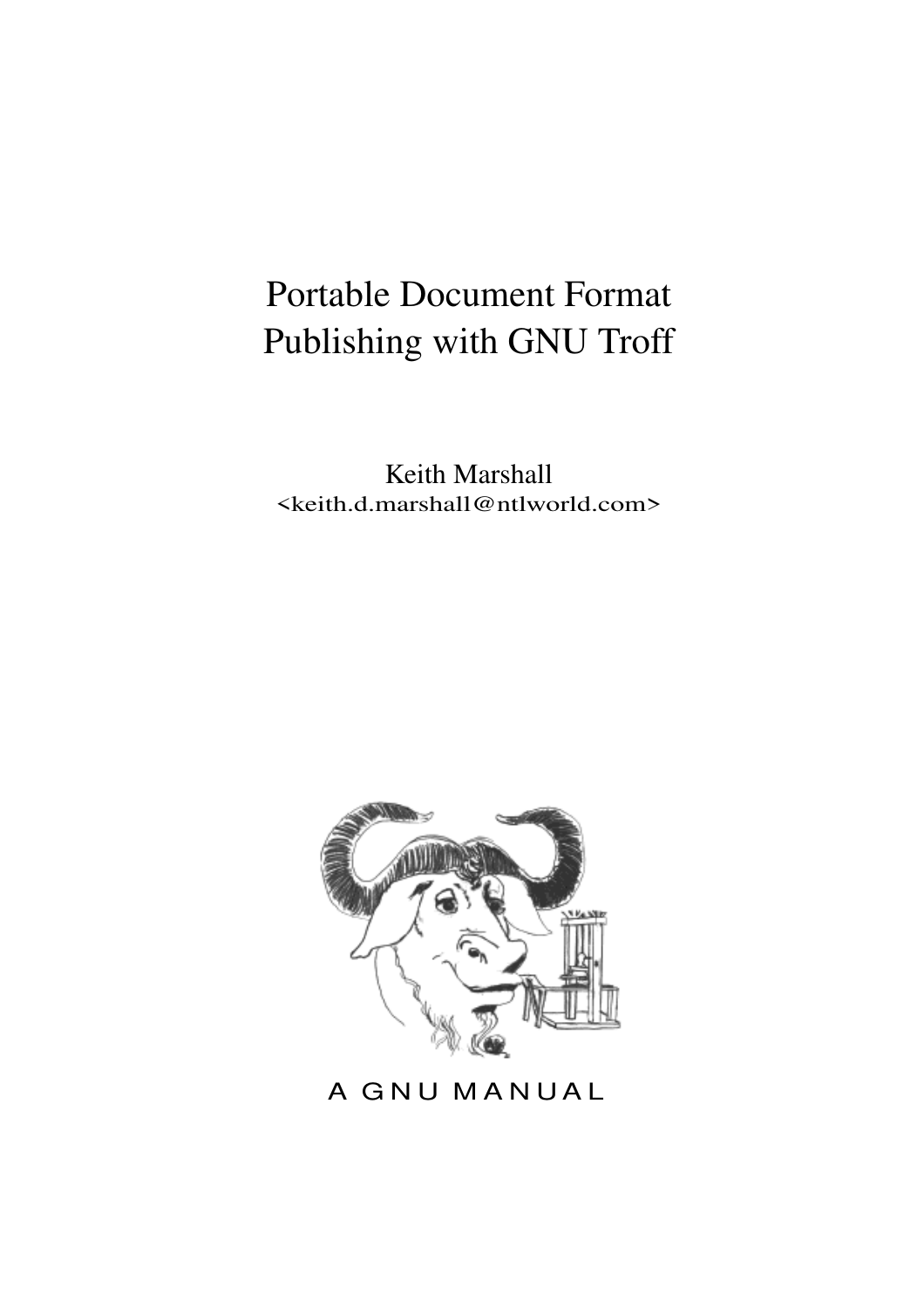## **Table of Contents**

|                                                                                                                                                   | $\mathbf{1}$        |
|---------------------------------------------------------------------------------------------------------------------------------------------------|---------------------|
|                                                                                                                                                   | $\overline{2}$      |
|                                                                                                                                                   | $\overline{2}$      |
|                                                                                                                                                   | $\overline{c}$      |
|                                                                                                                                                   | 3                   |
|                                                                                                                                                   | 3                   |
|                                                                                                                                                   | $\overline{3}$      |
|                                                                                                                                                   | $\overline{4}$      |
|                                                                                                                                                   | $\overline{4}$<br>5 |
|                                                                                                                                                   | 5                   |
|                                                                                                                                                   | 6                   |
|                                                                                                                                                   | 6                   |
|                                                                                                                                                   | $\overline{7}$      |
|                                                                                                                                                   | 9                   |
| 2.5.2.1. Mapping a Destination for Cross Referencing                                                                                              | 9                   |
| 2.5.2.2. Associating a Document View with a Reference Mark                                                                                        | 9                   |
| 10                                                                                                                                                |                     |
| 2.5.3.1. References within a Single PDF Document<br>10                                                                                            |                     |
| 2.5.3.2. References to Destinations in Other PDF Documents<br>11                                                                                  |                     |
| 11                                                                                                                                                |                     |
| 12                                                                                                                                                |                     |
| 12                                                                                                                                                |                     |
| 13                                                                                                                                                |                     |
| 2.5.5.3. Using Automatically Formatted Reference Text<br>14                                                                                       |                     |
| 15                                                                                                                                                |                     |
| 18                                                                                                                                                |                     |
| 18                                                                                                                                                |                     |
| 18                                                                                                                                                |                     |
| 2.7. Synchronizing Output and pdfmark Contexts<br>18                                                                                              |                     |
| 20                                                                                                                                                |                     |
| 3.1. Using pdf mark Macros with the ms Macro Package<br>20                                                                                        |                     |
| 3.1.1. Document Structuring Considerations when using ms Macros<br>20                                                                             |                     |
| 21                                                                                                                                                |                     |
| 3.1.2.1. The XH and XN Macros $\dots \dots \dots \dots \dots \dots \dots \dots \dots \dots \dots \dots \dots \dots \dots \dots \dots \dots$<br>21 |                     |
| 21<br>3.1.2.2.                                                                                                                                    |                     |
| 3.1.2.3. The XH-UPDATE-TOC Macro $\dots \dots \dots \dots \dots \dots \dots \dots \dots \dots \dots \dots \dots \dots \dots \dots \dots$<br>21    |                     |
| 3.1.2.4. The XH-REPLACEMENT and XN-REPLACEMENT Macros<br>23                                                                                       |                     |
| 24<br>4. The PDF Publishing Process                                                                                                               |                     |
| 24                                                                                                                                                |                     |
| 24                                                                                                                                                |                     |
| 24                                                                                                                                                |                     |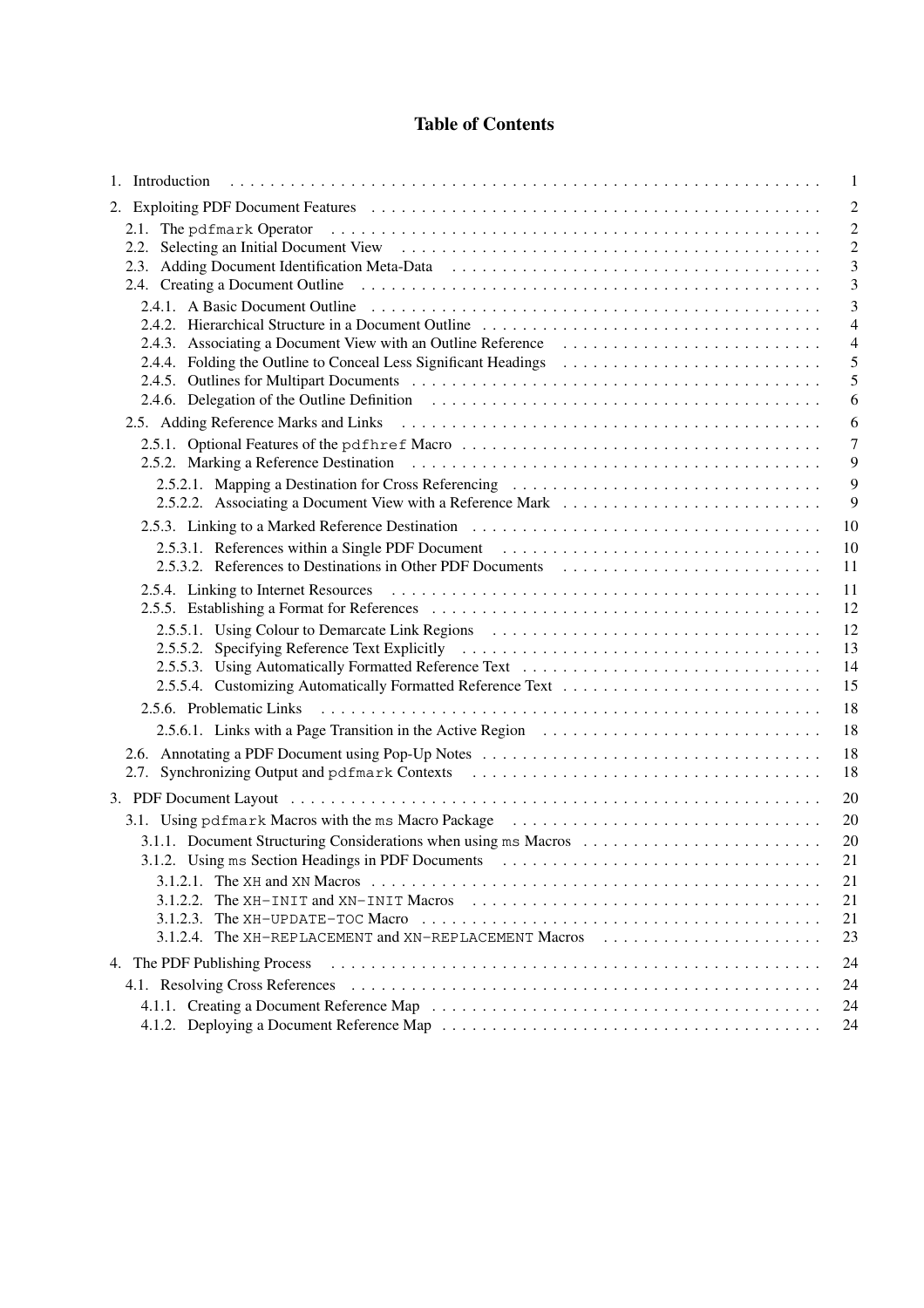## <span id="page-2-0"></span>**1. Introduction**

It might appear that it is a fairly simple matter to produce documents in Adobe® "Portable Document Format", commonly known as PDF, using GNU Troff (groff) as the document formatter. Indeed, groff's default output format is the native Adobe® PostScript® format, which PDF producers such as Adobe® Acrobat® Distiller,® or GhostScript, expect as their input format. Thus, the PDF production process would seem to entail simply formatting the document source with groff, to produce a PostScript® version of the document, which can subsequently be processed by Acrobat<sup>®</sup> Distiller<sup>®</sup> or GhostScript, to generate the final PDF document.

For many PDF production requirements, the production cycle described above may be sufficient. However, this is a limited PDF production method, in which the resultant PDF document represents no more than an on screen image of the printed form of the document, if  $\text{greff's PostScript}^{\circ}$  output were printed directly.

The Portable Document Format provides a number of features, which significantly enhance the experience of reading a document on screen, but which are of little or no value to a document which is merely printed. It *is* possible to exploit these PDF features, which are described in the Adobe® "[pdfmark Reference Manual"](https://www.adobe.com/go/acrobatsdk_pdfmark), with some refinement of the simple PDF production method, provided appropriate "feature implementing" instructions can be embedded into groff's PostScript® rendering of the document. This, of course, implies that the original document source, which groff will process to generate the PostScript® description of the document, must include appropriate markup to exploit the desired PDF features. It is this preparation of the groff document source to exploit a number of these features, which provides the principal focus of this document.

The markup techniques to be described have been utilized in the production of the PDF version of this document itself. This has been formatted using groff's ms macro package; thus, usage examples may be found in the document source file, ../../pdfmark.ms, to which comments have been added, to help identify appropriate markup examples for implementing PDF features, such as:–

- Selecting a default document view, which defines how the document will appear when opened in the reader application; for example, when this document is opened in Acrobat® Reader, it should display the top of the cover sheet, in the document view pane, while a document outline should appear to the left, in the "Bookmarks" pane.
- Adding document identification "meta-data", which can be accessed, in Acrobat® Reader, by inspecting the "File/Document Properties/Summary".
- Creating a document outline, which will be displayed in the "Bookmarks" pane of Acrobat® Reader, such that readers may quickly navigate to any section of the document, simply by clicking on the associated heading in the outline view.
- Embedding active links in the body of the document, such that readers may quickly navigate to related material at another location within the same document, or in another PDF document, or even to a related Internet resource, specified by its URI.
- Adding annotations, in the form of "sticky notes", at strategic points within the PDF document.

All of the techniques described have been tested on *both* GNU/Linux, and on Microsoft® Windows™2000 operating platforms, using  $\texttt{groff 1.19.1}$  in association with AFPL GhostScript 8.14. Other tools employed, which should be readily available on *any* Unix™ or GNU/Linux system, are sed, awk and make, together with an appropriate text editor, for creating and marking up the  $q_{\text{rot}}$  files. These additional utilities are not provided, as standard, on the Microsoft® Windows™ platform, but several third party implementations are available. Some worth considering include the MKS<sup>®</sup> Toolkit;<sup>3</sup> Cygwin,<sup>4</sup> or MSYS.<sup>5</sup> This list is by no means exhaustive, and should in no way be construed as an endorsement of any of these packages, nor to imply that other similar packages, which may be available, are in any way inferior to them.

<sup>1.</sup> Later versions should, and some earlier versions may, be equally suitable. See <http://www.gnu.org/software/groff> for information and availability of the latest version.

<sup>2.</sup> Again, other versions may be suitable. See <http://ghostscript.com> for information and availability.

<sup>3.</sup> A commercial offering; see <http://mkssoftware.com/products/tk/default.asp> for information.

<sup>4.</sup> A *free* but comprehensive POSIX emulation environment and Unix™ toolkit for 32-bit Microsoft® Windows™ platforms; see <http://cygwin.com> for information and download.

<sup>5.</sup> Another free, but minimal suite of common Unix™ tools for 32-bit Microsoft® Windows™, available for download from <https://mingw.osdn.io>; it *does* include those tools listed above, and is the package which was actually used when performing the Windows™2000 platform tests referred to in the text.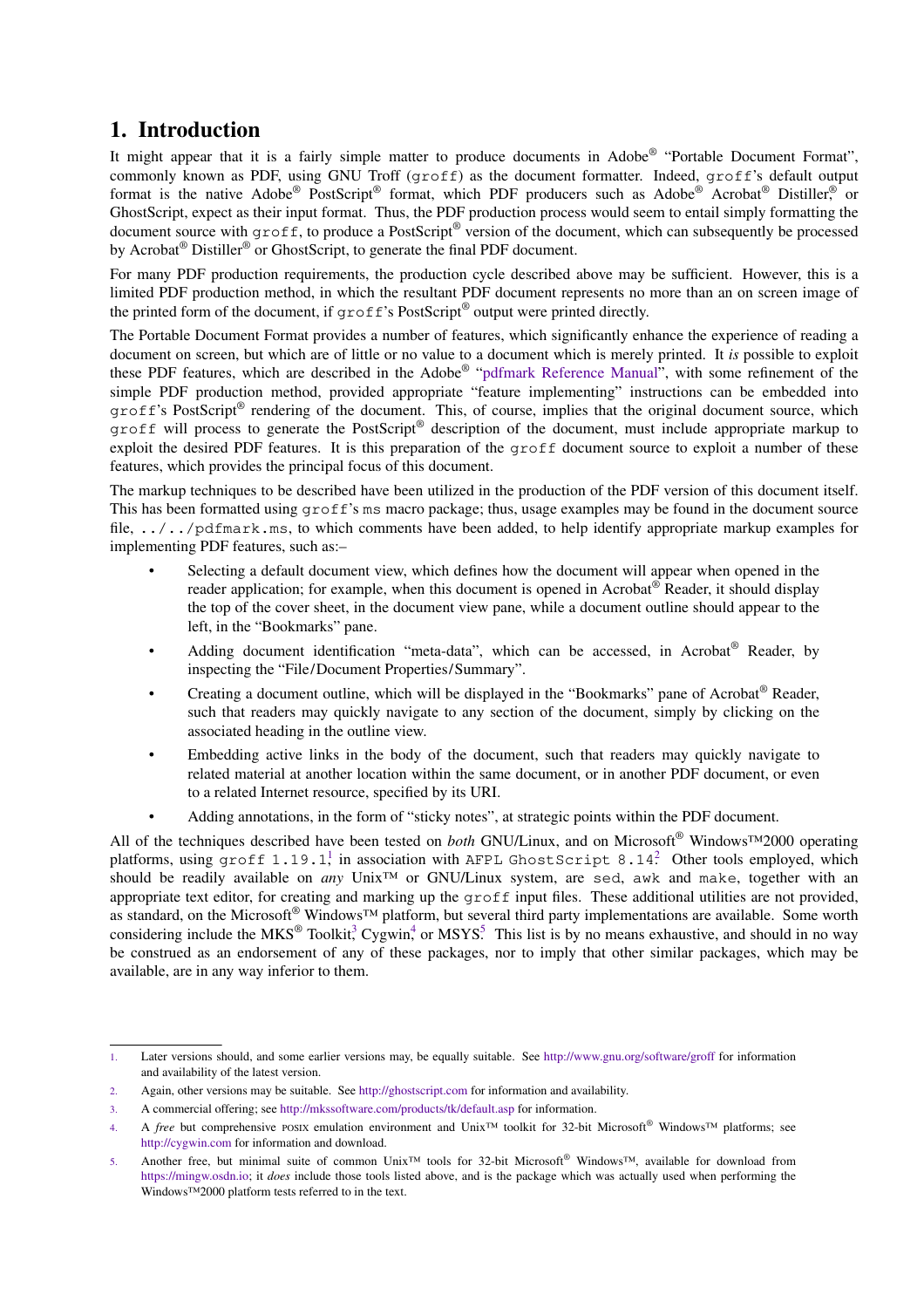## <span id="page-3-0"></span>**2. Exploiting PDF Document Features**

To establish a consistent framework for adding PDF features, a groff macro package, named pdfmark.tmac, has been provided. Thus, to incorporate PDF features in a document, the appropriate macro calls, as described below, may be placed in the groff document source, which should then be processed with a groff command of the form<sup>6</sup>

groff [-Tps|-Tpdf] [-m name] -m **pdfmark** [-options ...] file ...

It may be noted that the pdfmark macros have no dependencies on, and no known conflicts with, any other groff macro package; thus, users are free to use any other macro package, of their choice, to format their documents, while also using the pdfmark macros to add PDF features.

#### **2.1. The pdfmark Operator**

All PDF features are implemented by embedding instances of the **pdfmark** operator, as described in the Adobe® ["pdfmark Reference Manual](https://www.adobe.com/go/acrobatsdk_pdfmark)", into groff's PostScript® output stream. To facilitate the use of this operator, the pdfmark macro package defines the primitive pdfmark macro; it simply emits its argument list, as arguments to a pdfmark operator, in the PostScript® output stream.

To illustrate the use of the pdfmark macro, the following is a much simplified example of howabookmark may be added to a PDF document outline

```
.pdfmark \
   /Count 2 \
   /Title (An Example of a Bookmark with Two Children) \
   /View [/FitH \n[PDFPAGE.Y]] \
   /OUT
```
In general, users should rarely need to use the pdfmark macro directly. In particular, the above example is too simple for general use; it *will* create a bookmark, but it does *not* address the issues of setting the proper value for the /Count key, nor of computing the PDFPAGE.Y value used in the /View key. The pdfmark macro package includes a more robust mechanism for creating bookmarks, [\(see section 2.4, "Creating a Document Outline"](#page-4-0)), which addresses these issues automatically. Nevertheless, the pdfmark macro may be useful to users wishing to implement more advanced PDF features, than those currently supported directly by the pdfmark macro package.

## **2.2. Selecting an Initial Document View**

By default, when a PDF document is opened, the first page will be displayed, at the default magnification set for the reader, and outline and thumbnail views will be hidden. When using a PDF reader, such as Acrobat® Reader, which supports the /DOCVIEW class of the pdfmark operator, these default initial view settings may be overridden, using the pdfview macro. For example

```
.pdfview /PageMode /UseOutlines
```
will cause Acrobat<sup>®</sup> Reader to open the document outline view, to the left of the normal page view, while

.pdfview /PageMode /UseThumbs

will open the thumbnail view instead.

Note that the two /PageMode examples, above, are mutually exclusive — it is not possible to have *both* outline and thumbnail views open simultaneously. However, it *is* permitted to add /Page and /View keys, to force the document to open at a page other than the first, or to change the magnification at which the document is initially displayed; see the ["pdfmark Reference Manual](https://www.adobe.com/go/acrobatsdk_pdfmark)" for more information.

It should be noted that the view controlling meta-data, defined by the pdfview macro, is not written immediately to the PostScript<sup>®</sup> output stream, but is stored in an internal meta-data "cache", (simply implemented as a groff diversion). This "cached" meta-data must be written out later, by invoking the pdf sync macro, [\(see section 2.7,](#page-19-0) ["Synchronizing Output and](#page-19-0) pdfmark Contexts").

Note that, if any  $-\tau d$ ev option is specified, it should be either  $-\tau ps$ , or  $-\tau pdf$ ; any other explicit choice is unlikely to be compatible with -m pdfmark, and will have an unpredictable (possibly erroneous) effect on the ouput. If no -Tdev option is specified, (in which case  $-Tps$  is implicitly assumed), or if  $-Tps$  is explicitly specified, then the output will be produced in PostScript® format, and will require conversion to PDF, (e.g. by using GhostScript tools); explicit specification of -Tpdf will result in direct output in PDF format, thus obviating the need for conversion.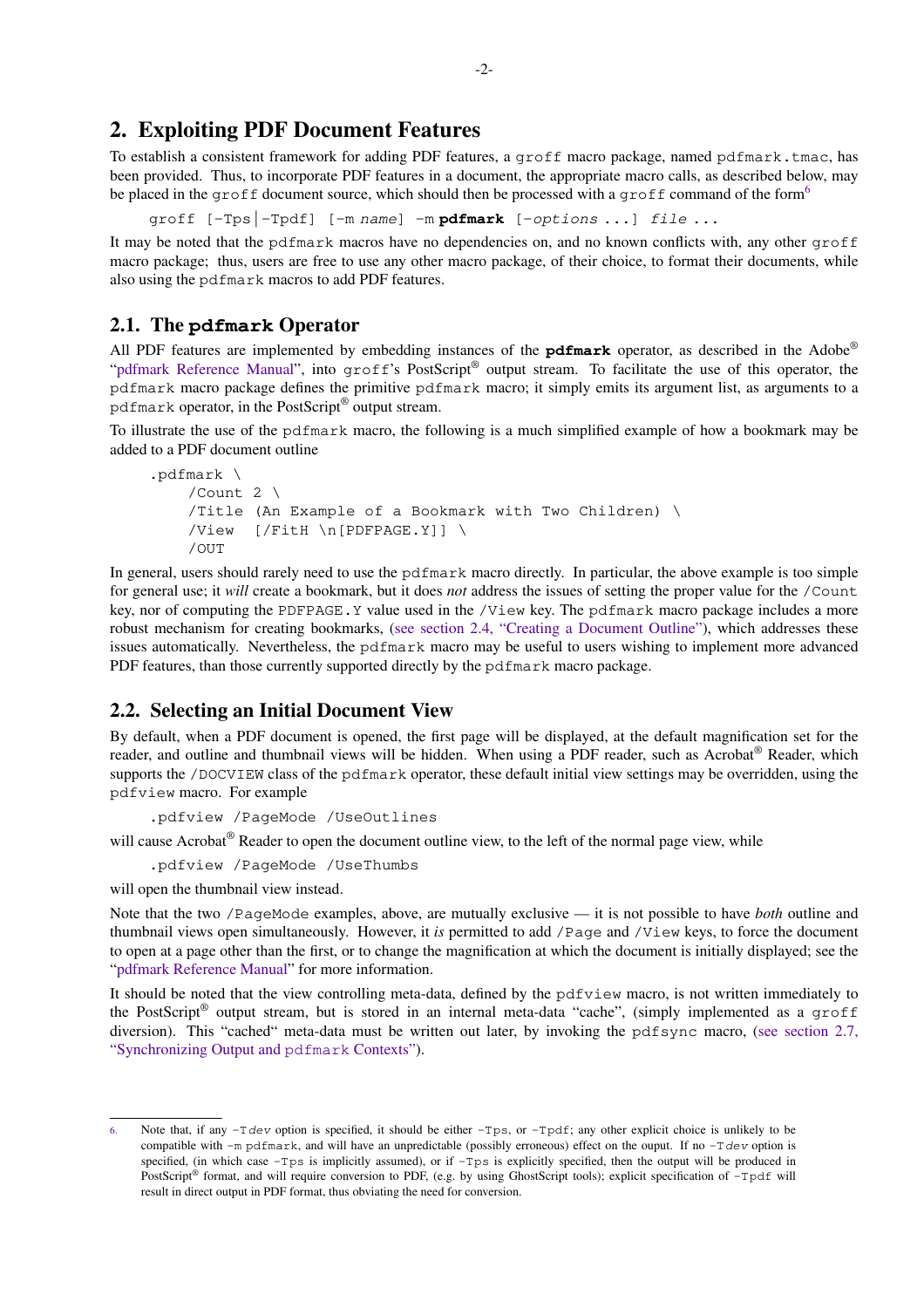## <span id="page-4-0"></span>**2.3. Adding Document Identification Meta-Data**

In addition to the /DOCVIEW class of meta-data described above, ([see section 2.2, "Selecting an Initial Document](#page-3-0) [View"](#page-3-0)), we may also wish to include document identification meta-data, which belongs to the PDF /DOCINFO class.

To do this, we use the pdfinfo macro. As an example of how it is used, the identification meta-data attached to this document was specified using a macro sequence similar to:–

.pdfinfo /Title PDF Document Publishing with GNU Troff .pdfinfo /Author Keith Marshall .pdfinfo /Subject How to Exploit PDF Features with GNU Troff .pdfinfo /Keywords groff troff PDF pdfmark

Notice that the pdfinfo macro is repeated, once for each /DOCINFO record to be placed in the document. In each case, the first argument is the name of the applicable /DOCINFO key, which *must* be named with an initial solidus character; all additional arguments are collected together, to define the value to be associated with the specified key.

As is the case with the pdfview macro, ([see section 2.2, "Selecting an Initial Document View"\)](#page-3-0), the /DOCINFO records specified with the pdfinfo macro are not immediately written to the PostScript® output stream; they are stored in the same meta-data cache as /DOCVIEW specifications, until this cache is explicitly flushed, by invoking the pdfsync macro, ([see section 2.7, "Synchronizing Output and](#page-19-0) pdfmark Contexts").

## **2.4. Creating a Document Outline**

A PDF document outline comprises a table of references, to "bookmarked" locations within the document. When the document is viewed in an "outline aware" PDF document reader, such as Adobe® Acrobat® Reader, this table of "bookmarks" may be displayed in a document outline pane, or "Bookmarks" pane, to the left of the main document view. Individual references in the outline view may then be selected, by clicking with the mouse, to jump directly to the associated marked location in the document view.

The document outline may be considered as a collection of "hypertext" references to "bookmarked" locations within the document. The pdfmark macro package provides a single generalized macro, pdfhref, for creating and linking to "hypertext" reference marks. This macro will be described more comprehensively in a later section, ([see section 2.5,](#page-7-0) ["Adding Reference Marks and Links"](#page-7-0)); the description here is restricted to its use for defining document outline entries.

#### **2.4.1. A Basic Document Outline**

In its most basic form, the document outline comprises a structured list of headings, each associated with a marked location, or "bookmark", in the document text, and a specification for how that marked location should be displayed, when this bookmark is selected.

To create a PDF bookmark, the pdfhref macro is used, at the point in the document where the bookmark is to be placed, in the form

**.pdfhref O** <level> descriptive text ...

in which the reference class "**O**" stipulates that this is an outline reference.

Alternatively, for those users who may prefer to think of a document outline simply as a collection of bookmarks, the pdfbookmark macro is also provided — indeed, pdfhref invokes it, when processing the "**O**" reference class operator. It may be invoked directly, in the form

**.pdfbookmark** <level> descriptive text ...

Irrespective of which of the above macro forms is employed, the <level> argument is required. It is a numeric argument, defining the nesting level of the "bookmark" in the outline hierarchy, with one being the topmost level. Its function may be considered analagous to the *heading level* of the document's section headings, for example, as specified with the NH macro, if using the ms macros to format the document.

All further arguments, following the  $\langle level \rangle$  argument, are collected together, to specify the heading text which will appear in the document's outline view. Thus, the outline entry for this section of this document, which has a level three heading, might be specified as

.pdfhref O 3 2.4.1. A Basic Document Outline

or, in the alternative form using the pdfbookmark macro, as

.pdfbookmark 3 2.4.1. A Basic Document Outline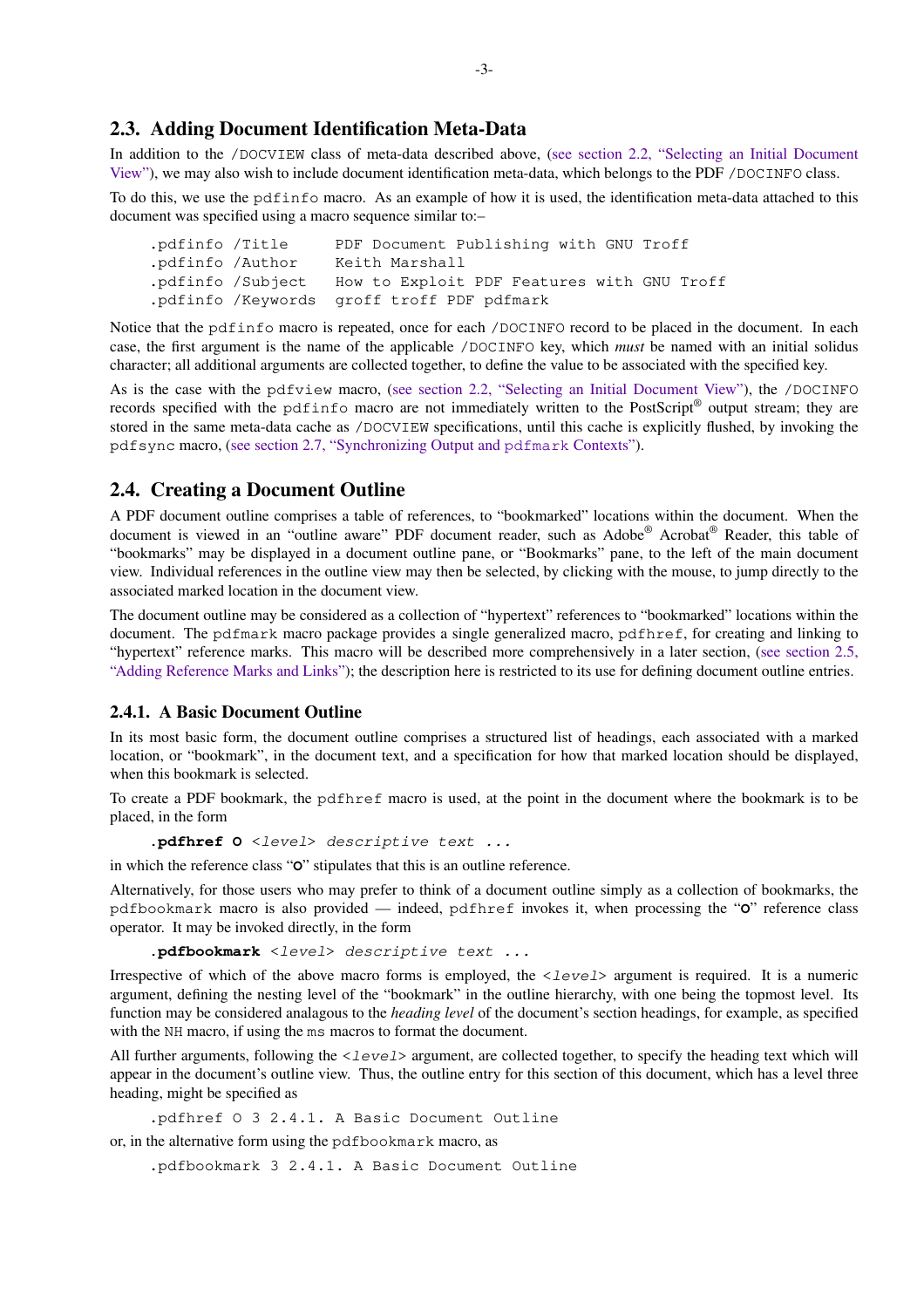### <span id="page-5-0"></span>**2.4.2. Hierarchical Structure in a Document Outline**

When a document outline is created, using the pdfhref macro as described in [section 2.4.1,](#page-4-0) and any entry is added at a nesting level greater than one, then a hierarchical structure is automatically defined for the outline. However, as was noted in the simplified [example](#page-3-0) in [section 2.1,](#page-3-0) the data required by the pdfmark operator to create the outline entry may not be fully defined, when the outline reference is defined in the groff document source. Specifically, when the outline entry is created, its /Count key must be assigned a value equal to the number of its subordinate entries, at the next inner level of the outline hierarchy; typically however, these subordinate entries will be defined *later* in the document source, and the appropriate /Count value will be unknown, when defining the parent entry.

To resolve this paradox, the pdfhref macro creates the outline entry in two distinct phases — a destination marker is placed in the PostScript® output stream immediately, when the outline reference is defined, but the actual outline entry is stored in an internal "outline cache", until its subordinate hierarchy has been fully defined; it can then be inserted in the output stream, with its /Count value correctly assigned. Effectively, to ensure integrity of the document outline structure, this means that each top level outline entry, and *all* of its subordinates, are retained in the cache, until the *next* top level entry is defined.

One potential problem, which arises from the use of the "outline cache", is that, at the end of any document formatting run, the last top level outline entry, and any subordinates defined after it, will remain in the cache, and will *not* be automatically written to the output stream. To avoid this problem, the user should follow the guidelines given in [section 2.7](#page-19-0), to synchronize the output state with the cache state, [\(see section 2.7, "Synchronizing Output and](#page-19-0) pdfmark [Contexts"\)](#page-19-0), at the end of the groff formatting run.

#### **2.4.3. Associating a Document View with an Outline Reference**

Each "bookmark" entry, in a PDF document outline, is associated with a specific document view. When the reader selects any outline entry, the document view changes to display the document context associated with that entry.

The document view specification, to be associated with any document outline entry, is established at the time when the outline entry is created. However, rather than requiring that each individual use of the pdhref macro, to create an outline entry, should include its own view specification, the actual specification assigned to each entry is derived from a generalized specification defined in the string PDFBOOKMARK.VIEW, together with the setting of the numeric register PDFHREF.VIEW.LEADING, which determine the effective view specification as follows:–

#### **PDFBOOKMARK.VIEW**

Establishes the magnification at which the document will be viewed, at the location of the "bookmark"; by default, it is defined by

.ds PDFBOOKMARK.VIEW /FitH \\n[PDFPAGE.Y] u

which displays the associated document view, with the "bookmark" location positioned at the top of the display window, and with the magnification set to fit the page width to the width of the window.

#### **PDFHREF.VIEW.LEADING**

Specifies additional spacing, to be placed between the top of the display window and the actual location of the "bookmark" on the displayed page view. By default, it is set as

.nr PDFHREF.VIEW.LEADING 5.0p

Note that PDFHREF.VIEW.LEADING does not represent true "leading", in the typographical sense, since any preceding text, set in the specified display space, will be visible at the top of the document viewing window, when the reference is selected.

Also note that the specification of PDFHREF.VIEW.LEADING is shared by *all* reference views defined by the pdfhref macro; whereas PDFBOOKMARK.VIEW is applied exclusively to outline references, there is no independent PDFBOOKMARK. VIEW. LEADING specification.

If desired, the view specification may be changed, by redefining the string PDFBOOKMARK.VIEW, and possibly also the numeric register PDFHREF.VIEW.LEADING. Any alternative definition for PDFBOOKMARK.VIEW *must* be specified in terms of valid view specification parameters, as described in the Adobe® ["pdfmark Reference Manual](https://www.adobe.com/go/acrobatsdk_pdfmark)".

Note the use of the register PDFPAGE.Y, in the default definition of PDFBOOKMARK.VIEW above. This register is computed by pdfhref, when creating an outline entry; it specifies the vertical position of the "bookmark", in basic groff units, relative to the *bottom* edge of the document page on which it is defined, and is followed, in the PDFBOOKMARK. VIEW definition, by the grops "u" operator, to convert it to PostScript® units on output. It may be used in any redefined specification for PDFBOOKMARK. VIEW, (or in the analogous definition of PDFHREF. VIEW,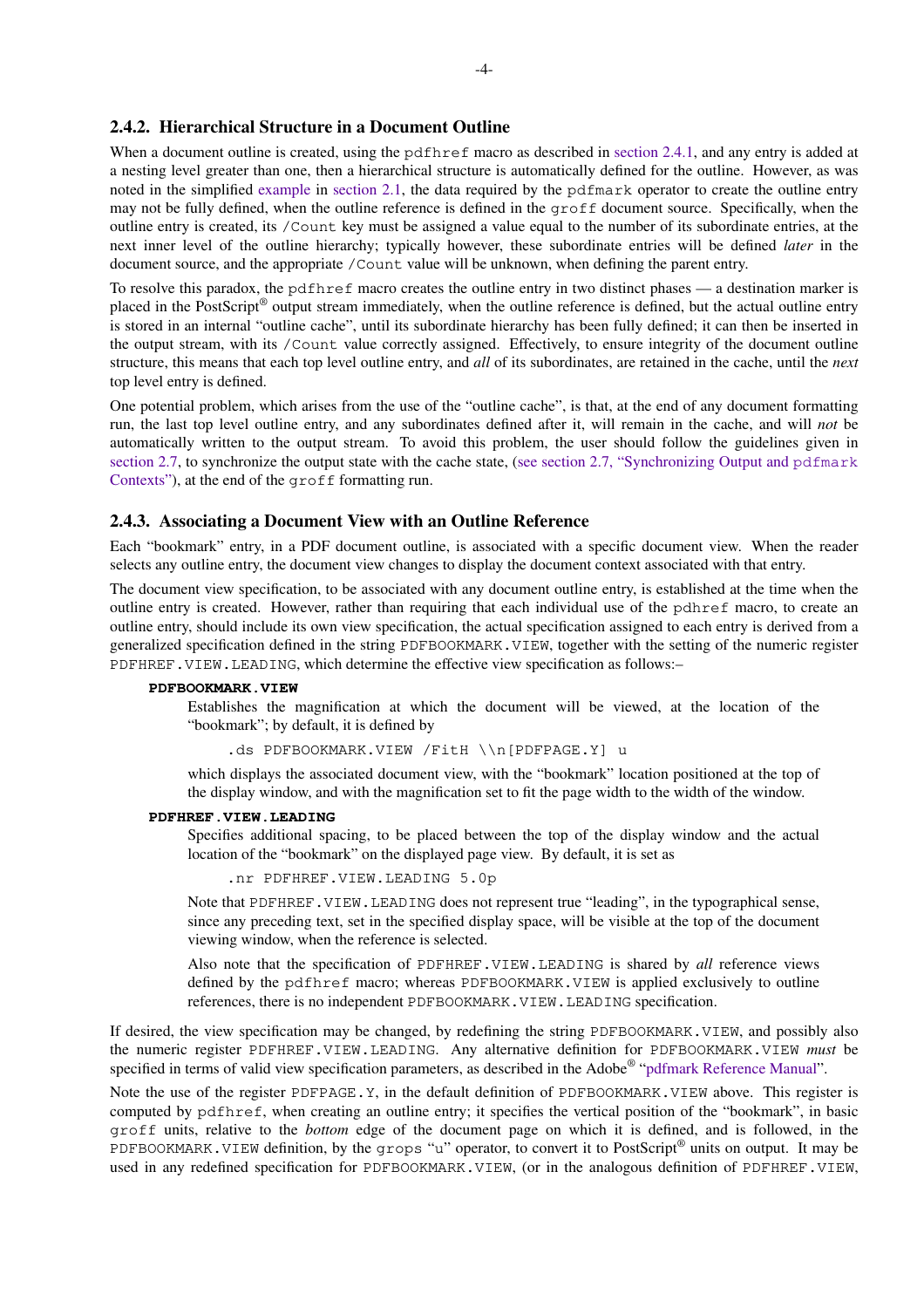<span id="page-6-0"></span>described in [section 2.5.2.2, "Associating a Document View with a Reference Mark"](#page-10-0)), but *not* in any other context, since its value is undefined outside the scope of the pdfhref macro.

Since PDFPAGE.Y is computed relative to the *bottom* of the PDF output page, it is important to ensure that the page length specified to troff correctly matches the size of the logical PDF page. This is most effectively ensured, by providing *identical* page size specifications to groff, grops and to the PostScript® to PDF converter employed, and avoiding any page length changes within the document source.

Also note that PDFPAGE.Y is the only automatically computed "bookmark" location parameter; if the user redefines PDFBOOKMARK.VIEW, and the modified view specification requires any other positional parameters, then the user *must* ensure that these are computed *before* invoking the pdfhref macro.

#### **2.4.4. Folding the Outline to Conceal Less Significant Headings**

When a document incorporates many subheadings, at deeply nested levels, it may be desirable to "fold" the outline such that only the major heading levels are initially visible, yet making the inferior subheadings accessible, by allowing the reader to expand the view of any heading branch on demand.

The pdfmark macros support this capability, through the setting of the PDFOUTLINE.FOLDLEVEL register. This register should be set to the number of heading levels which it is desired to show in expanded form, in the *initial* document outline display; all subheadings at deeper levels will still be added to the outline, but will not become visible until the outline branch containing them is expanded. For example, the setting used in this document:

```
.\" Initialize the outline view to show only three heading levels,
.\" with additional subordinate level headings folded.
\cdot \setminus"
.nr PDFOUTLINE.FOLDLEVEL 3
```
results in only the first three levels of headings being displayed in the document outline, *until* the reader chooses to expand the view, and so reveal the lower level headings in any outline branch.

The initial default setting of PDFOUTLINE.FOLDLEVEL, if the document author does not choose to change it, is 10,000. This is orders of magnitude greater than the maximum heading level which is likely to be used in any document; thus the default behaviour will be to show document outlines fully expanded, to display all headings defined, at all levels within each document.

The setting of PDFOUTLINE. FOLDLEVEL may be changed at any time; however, the effect of each such change may be difficult to predict, since it is applied not only to outline entries which are defined *after* the setting is changed, but also to any entries which remain in the outline cache, *at* this time. Therefore, it is recommended that PDFOUTLINE.FOLDLEVEL should be set *once*, at the start of each document; if it *is* deemed necessary to change it at any other time, the outline cache should be flushed, ([see section 2.7, "Synchronizing Output and](#page-19-0) pdfmark Contexts"), *immediately* before the change, which should immediately preceed a level one heading.

#### **2.4.5. Outlines for Multipart Documents**

When a document outline is created, using the pdfhref macro, each reference mark is automatically assigned a name, composed of a fixed stem followed by a serially generated numeric qualifier. This ensures that, for each single part document, every outline reference has a uniquely named destination.

As the overall size of the PDF document increases, it may become convenient to divide it into smaller, individually formatted PostScript® components, which are then assembled, in the appropriate order, to create a composite PDF document. While this strategy may simplify the overall process of creating and editing larger documents, it does introduce a problem in creating an overall document outline, since each individual PostScript® component will be assigned duplicated sequences of "bookmark" names, with each name ultimately referring to multiple locations in the composite document. To avoid such reference naming conflicts, the pdfhref macro allows the user to specify a "tag", which is appended to the automatically generated "bookmark" name; this may be used as a discriminating mark, to distinguish otherwise similarly named destinations, in different sections of the composite document.

To create a "tagged" document outline, the syntax for invocation of the pdfhref macro is modified, by the inclusion of an optional "tag" specification, *before* the nesting level argument, i.e.

**.pdfhref O** [**-T** <tag>] <level> descriptive text ...

The optional  $\langle \tau a q \rangle$  argument may be composed of any characters of the user's choice; however, its initial character *must not* be any decimal digit, and ideally it should be kept short — one or two characters at most.

By employing a different tag in each section, the user can ensure that "bookmark" names remain unique, throughout all the sections of a composite document. For example, when using the spdf.tmac macro package, which adds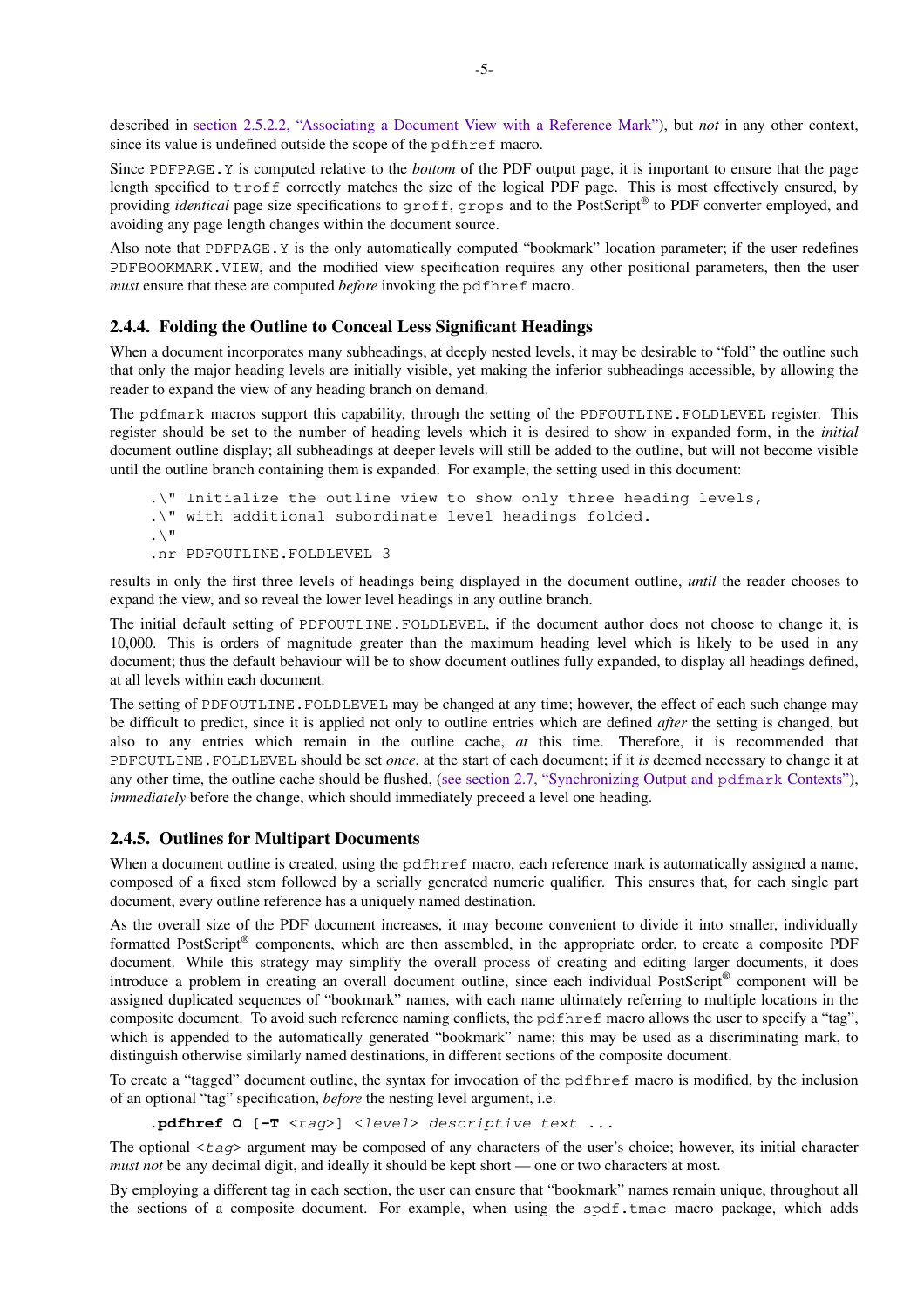<span id="page-7-0"></span>pdfmark capabilities to the standard ms package, [\(see section 3.1, "Using](#page-21-0) pdfmark Macros with the ms Macro [Package"](#page-21-0)), the table of contents is collected into a separate PostScript® section from the main body of the document. In the "body" section, the document outline is "untagged", but in the "Table of Contents" section, a modified version of the TC macro adds an outline entry for the start of the "Table of Contents", invoking the pdfhref macro as

```
.pdfhref 0 -T T 1 \ \N*[TOC]
```
to tag the associated outline destination name with the single character suffix, "T". Alternatively, as in the case of the basic outline, [\(see section 2.4.1, "A Basic Document Outline"\)](#page-4-0), this may equally well be specified as

```
.pdf pdfbookmark -T T 1 \setminus [TOC]
```
#### **2.4.6. Delegation of the Outline Definition**

Since the most common use of a document outline is to provide a quick method of navigating through a document, using active "hypertext" links to chapter and section headings, it may be convenient to delegate the responsibility of creating the outline to a higher level macro, which is itself used to define and format the section headings. This approach has been adopted in the spdf.tmac package, to be described later, ([see section 3.1, "Using](#page-21-0) pdfmark Macros with the ms [Macro Package"](#page-21-0)).

When such an approach is adopted, the user will rarely, if ever, invoke the pdfhref macro directly, to create a document outline. For example, the structure and content of the outline for this document has been exclusively defined, using a combination of the NH macro, from the ms package, to establish the structure, and the XN macro from spdf.tmac, to define the content. In this case, the responsibility for invoking the pdfhref macro, to create the document outline, is delegated to the XN macro.

#### **2.5. Adding Reference Marks and Links**

[Section 2.4](#page-4-0) has shown how the pdfhref macro may be used to create a PDF document outline. While this is undoubtedly a powerful capability, it is by no means the only trick in the repertoire of this versatile macro.

The macro name, pdfhref, which is a contraction of "PDF HyperText Reference", indicates that the general purpose of this macro is to define *any* type of dynamic reference mark, within a PDF document. Its generalized usage syntax takes the form

```
.pdfhref <class> [-options ...] [--] [descriptive text ...]
```
where  $\langle \text{class} \rangle$  represents a required single character argument, which defines the specific reference operation to be performed, and may be selected from:–

- **O** Add an entry to the document outline. This operation has been described earlier, [\(see section 2.4,](#page-4-0) ["Creating a Document Outline"\)](#page-4-0).
- **M** Place a "named destination" reference mark at the current output position, in the current PDF document, ([see section 2.5.2, "Marking a Reference Destination"\)](#page-10-0).
- **D** Specify the content of a PDF document reference dictionary entry; typically, such entries are generated automatically, by transformation of the intermediate output resulting from the use of pdfhref "**M**", with the "**-X**" modifier, ([see section 4.1.1, "Creating a Document Reference Map"\)](#page-25-0); however, it is also possible to specify such entries manually, [\(see section 2.5.5.2, "Specifying](#page-14-0) [Reference Text Explicitly"\)](#page-14-0).
- **L** Insert an active link to a named destination, ([see section 2.5.3, "Linking to a Marked Reference](#page-11-0) [Destination"](#page-11-0)), at the current output position in the current PDF document, such that when the reader clicks on the link text, the document view changes to show the location of the named destination.
- **W** Insert an active link to a "web" resource, ([see section 2.5.4, "Linking to Internet Resources"](#page-12-0)), at the current output position in the current PDF document. This is effectively the same as using the "**L**" operator to establish a link to a named destination in another PDF document, [\(see section 2.5.3.2,](#page-12-0) ["References to Destinations in Other PDF Documents"\)](#page-12-0), except that in this case, the destination is specified by a "uniform resource identifier", or URI; this may represent any Internet or local resource which can be specified in this manner.
- **F** Specify a user defined macro, to be called by pdfhref, when formatting the text in the active region of a link, ([see section 2.5.5, "Establishing a Format for References"](#page-13-0)).
- **K** Define one or more location keywords, and associated format-string names, which should be interpreted by the pdfhref reference text formatting routine, [\(see section 2.5.5.4, "Customizing](#page-16-0) [Automatically Formatted Reference Text"\)](#page-16-0).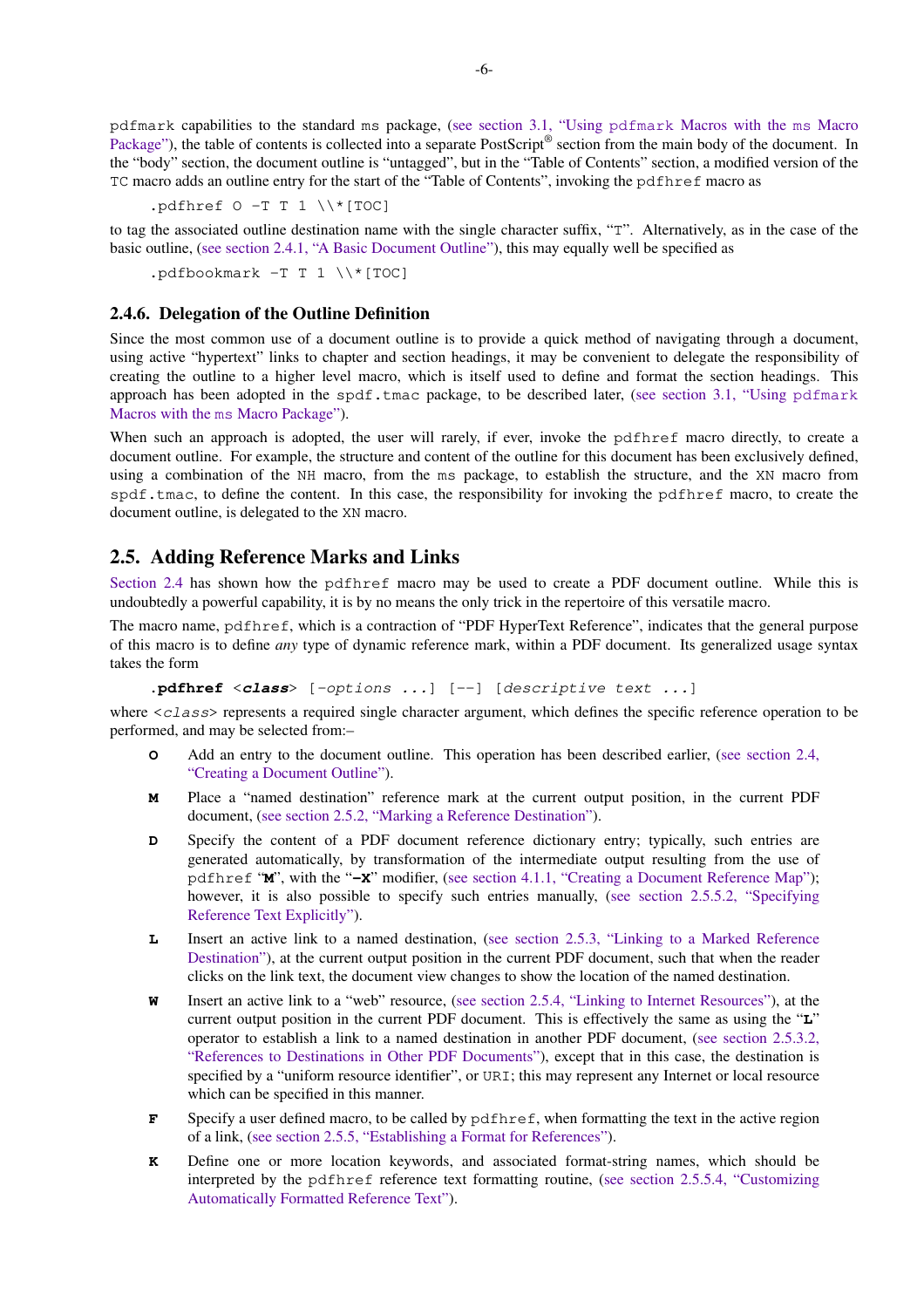- <span id="page-8-0"></span>**Z** Define the absolute position on the physical PDF output page, where the "hot-spot" associated with an active link is to be placed. Invoked in pairs, marking the starting and ending PDF page co-ordinates for each link "hot-spot", this operator is rarely, if ever, specified directly by the user; rather, appropriate pdfhref "**Z**" specifications are inserted automatically into the document reference map during the PDF document formatting process, [\(see section 4.1.1, "Creating a](#page-25-0) [Document Reference Map"\)](#page-25-0).
- **I** Initialize support for pdfhref features. The current pdfhref implementation provides only one such feature which requires initialization — a helper macro which must be attached to a user supplied page trap handler, in order to support mapping of reference "hot-spots" which extend through a page transition; [\(see section 2.5.6.1, "Links with a Page Transition in the Active Region"\)](#page-19-0).

## **2.5.1. Optional Features of the pdfhref Macro**

The behaviour of a number of the pdfhref macro operations can be modified, by including "*option specifiers*" after the operation specifying argument, but *before* any other arguments normally associated with the operation. In *all* cases, an option is specified by an "*option flag*", comprising an initial hyphen, followed by one or two option identifying characters. Additionally, *some* options require *exactly one* option argument; for these options, the argument *must* be specified, and it *must* be separated from the preceding option flag by one or more *spaces*, (tabs *must not* be used). It may be noted that this paradigm for specifying options is reminiscent of most Unix™ shells; however, in the case of the pdfhref macro, omission of the space separating an option flag from its argument is *never* permitted.

A list of *all* general purpose options supported by the pdfhref macro is given below. Note that not all options are supported for all pdfhref operations; the operations affected by each option are noted in the list. For *most* operations, if an unsupported option is specified, it will be silently ignored; however, this behaviour should not be relied upon.

The general purpose options, supported by the pdfhref macro, are:–

**-N** <**name**>

Allows the  $\langle$  name $\rangle$  associated with a PDF reference destination to be defined independently from the following text, which describes the reference. This option affects only the "**M**" operation of the pdfhref macro, ([see section 2.5.2, "Marking a Reference Destination"\)](#page-10-0).

- **-E** Also used exclusively with the "**M**" operator, the **-E** option causes any specified descriptive text arguments, [\(see section 2.5.2, "Marking a Reference Destination"\)](#page-10-0), to be copied, or *echoed*, in the body text of the document, at the point where the reference mark is defined; (without the **-E** option, such descriptive text will appear *only* at points where links to the reference mark are placed, and where the standard reference display format, ([see section 2.5.5,](#page-13-0) ["Establishing a Format for References"](#page-13-0)), is used).
- **-D** <**dest**>

Specifies the URI, or the destination name associated with a PDF active link, independently of the following text, which describes the link and demarcates the link "hot-spot". This option affects the behaviour of the pdfhref macro's "**L**" and "**W**" operations.

When used with the "L" operator, the <dest> argument must specify a PDF "named destination", as defined using pdfhref with the "**M**" operator.

When used with the " $\mathbf{W}$ " operator,  $\langle$  dest $\rangle$  must specify a link destination in the form of a "uniform" resource identifier", or URI, ([see section 2.5.4, "Linking to Internet Resources"](#page-12-0)).

**-F** <**file**>

When used with the "L" pdfhref operator, <*file*> specifies an external PDF file in which the named destination for the link reference is defined. This option *must* be specified with the "**L**" operator, to create a link to a destination in a different PDF document; when the "**L**" operator is used *without* this option, the link destination is assumed to be defined within the same document.

#### **-P** <**"prefix-text"**>

Specifies  $\langle$ "prefix-text"> to be attached to the *start* of the text describing an active PDF document link, with no intervening space, but without itself being included in the active area of the link "hot-spot"; it is effective with the "**L**" and "**W**" pdfhref operators.

Typically, this option would be used to insert punctuation before the link "hot-spot". Thus, there is little reason for the inclusion of spaces in  $\langle "prefix-text" \rangle$ ; however, if such space is required, then the enclosing double quotes *must* be specified, as indicated.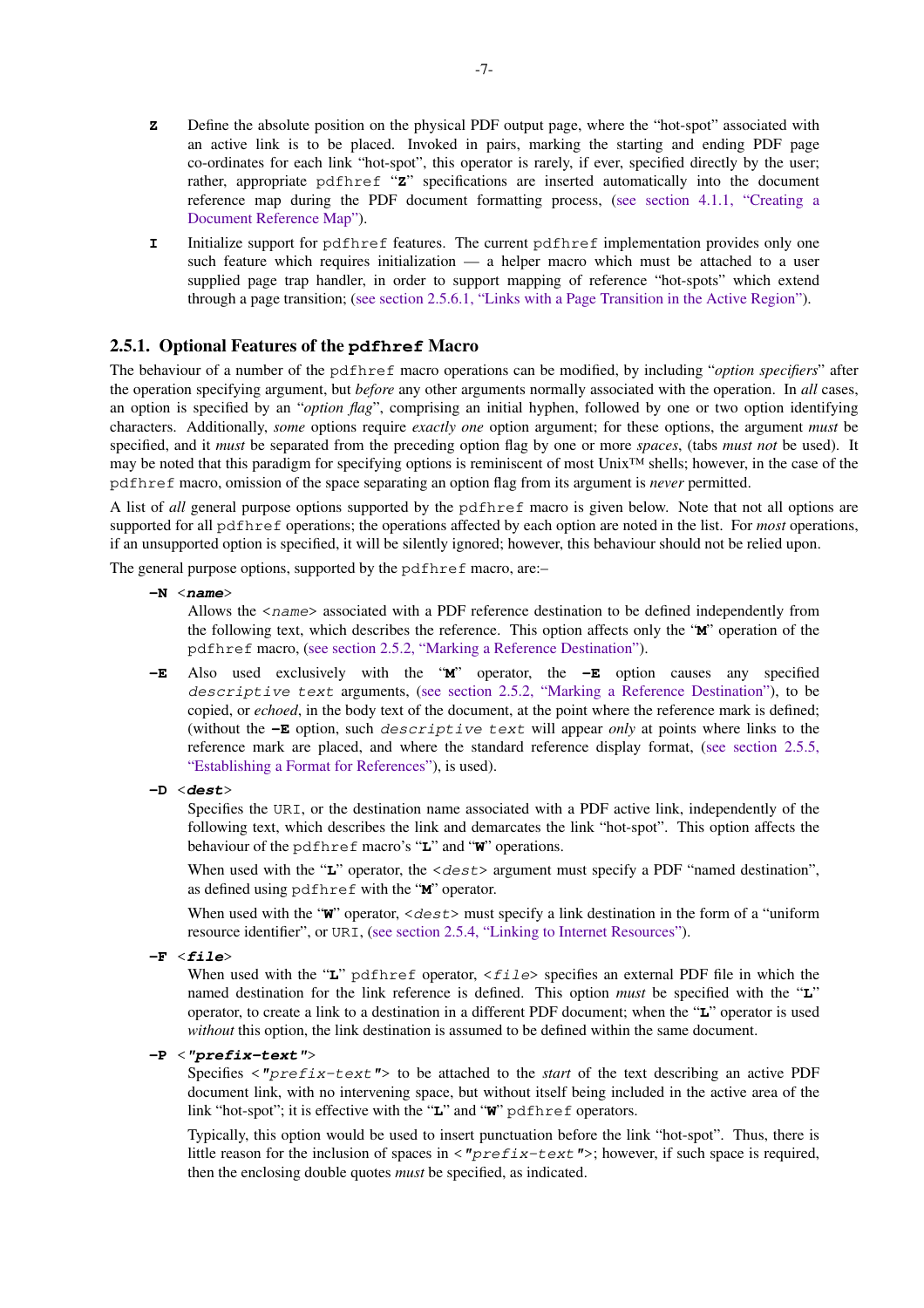#### **-A** <**"affixed-text"**>

Specifies  $\langle$ "affixed-text"> to be attached to the *end* of the text describing an active PDF document link, with no intervening space, but without itself being included in the active area of the link "hot-spot"; it is effective with the "**L**" and "**W**" pdfhref operators.

Typically, this option would be used to insert punctuation after the link "hot-spot". Thus, there is little reason for the inclusion of spaces in  $\langle "affixed-text" \rangle$ ; however, if such space is required, then the enclosing double quotes *must* be specified, as indicated.

**-T** <**tag**>

When specified with the " $\ddot{o}$ " operator,  $\langle \tau \rangle$  is appended to the "bookmark" name assigned to the generated outline entry. This option is *required*, to distinguish between the series of "bookmark" names generated in individual passes of the groff formatter, when the final PDF document is to be assembled from a number of separately formatted components; ([see section 2.4.5, "Outlines for](#page-6-0) [Multipart Documents"](#page-6-0)).

**-X** This pdfhref option is used with either the "**M**" operator, or with the "**L**" operator.

When used with the "**M**" operator, ([see section 2.5.2, "Marking a Reference Destination"](#page-10-0)), it ensures that a cross reference record for the marked destination will be included in the document reference map, [\(see section 2.5.2.1, "Mapping a Destination for Cross Referencing"](#page-10-0)).

When used with the "**L**" operator, [\(see section 2.5.3, "Linking to a Marked Reference Destination"\)](#page-11-0), it causes the reference to be displayed in the standard cross reference format, ([see section 2.5.5,](#page-13-0) ["Establishing a Format for References"\)](#page-13-0), but substituting the descriptive text specified in the "pdfhref L" argument list, for the description specified in the document reference map.

Marks the end of the option specifiers. This may be used with all pdfhref operations which accept options, to prevent pdfhref from interpreting any following arguments as option specifiers, even if they would otherwise be interpreted as such. It is also useful when the argument list to pdfhref contains special characters — any special character, which is not valid in a groff macro name, will cause a parsing error, if pdfhref attempts to match it as a possible option flag; using the "--" flag prevents this, so suppressing the groff warning message, which would otherwise ensue.

Using this flag after *all* sequences of macro options is recommended, even when it is not strictly necessary, if only for the entirely cosmetic benefit of visually separating the main argument list from the sequence of preceding options.

In addition to the pdfhref options listed above, a supplementary set of two character options are defined. These supplementary options, listed below, are intended for use with the "**L**" operator, in conjunction with the **-F** <**file**> option, to specify alternate file names, in formats compatible with the file naming conventions of alternate operating systems; they will be silently ignored, if used in any other context.

The supported alternate file name options, which are ignored if the **-F**  $\le$  **file**> option is not specified, are:–

**-DF** <**dos-file**>

Specifies the name of the file in which a link destination is defined, using the file naming semantics of the MS-DOS<sup>®</sup> operating system. When the PDF document is read on a machine where the operating system uses the MS-DOS<sup>®</sup> file system, then  $\langle$ dos-file> is used as the name of the file containing the reference destination, overriding the  $\langle$  file  $\rangle$  argument specified with the  $-\mathbf{F}$  option.

**-MF** <**mac-file**>

Specifies the name of the file in which a link destination is defined, using the file naming semantics of the Apple $^{\circledR}$  Macintosh $^{\circledR}$  operating system. When the PDF document is read on a machine where the operating system uses the Macintosh<sup>®</sup> file system, then  $\langle mac-file\rangle$  is used as the name of the file containing the reference destination, overriding the  $\langle \text{file}\rangle$  argument specified with the  $-F$  option.

**-UF** <**unix-file**>

Specifies the name of the file in which a link destination is defined, using the file naming semantics of the Unix™ operating system. When the PDF document is read on a machine where the operating system uses POSIX file naming semantics, then  $\langle unit \rangle$ -file is used as the name of the file containing the reference destination, overriding the  $\langle \text{file}\rangle$  argument specified with the  $-\mathbf{F}$  option.

**-WF** <**win-file**>

Specifies the name of the file in which a link destination is defined, using the file naming semantics of the MS-Windows<sup>®</sup> 32-bit operating system. When the PDF document is read on a machine where the operating system uses any of the MS-Windows<sup>®</sup> file systems, with long file name support,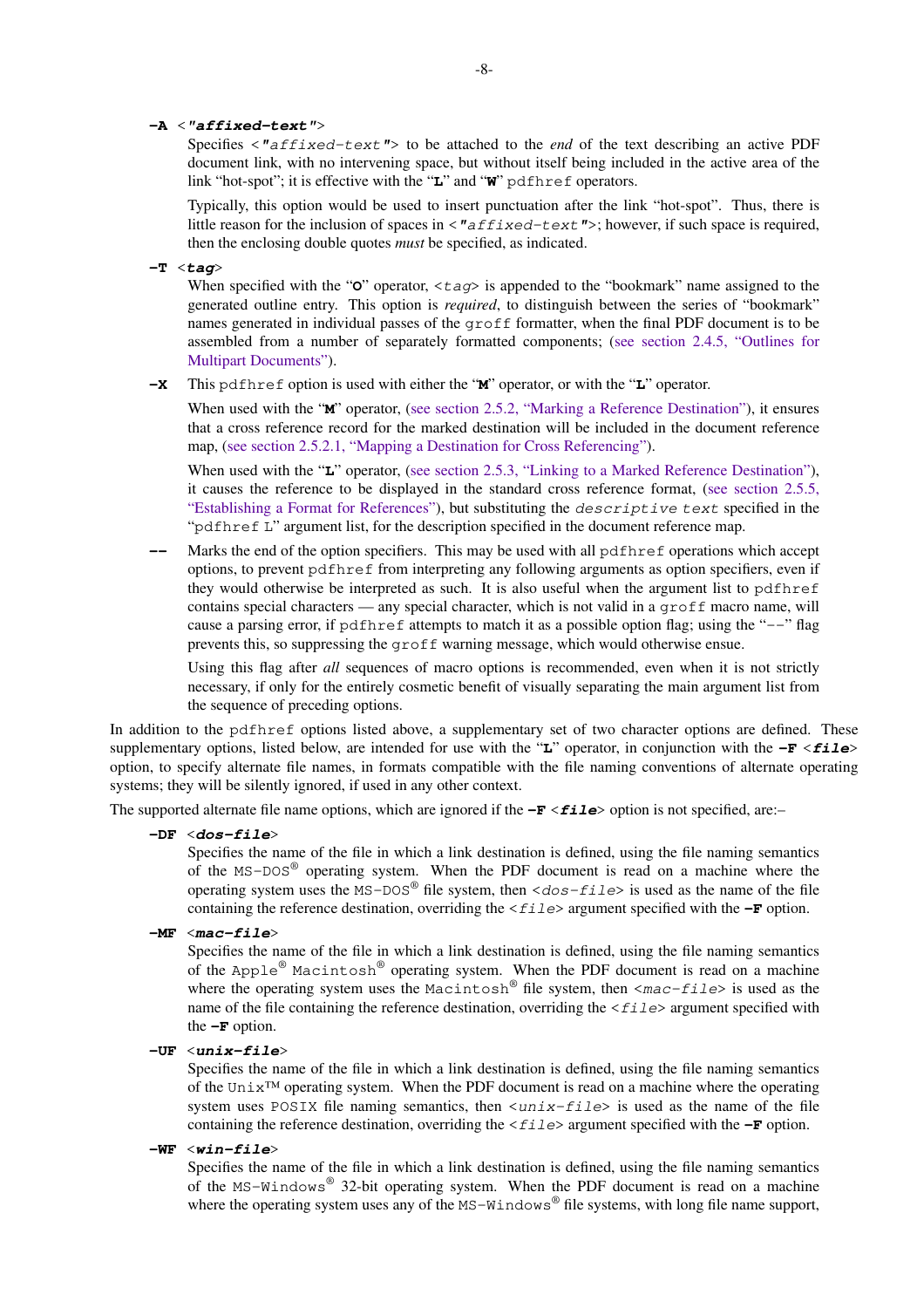then  $\langle \text{win-file} \rangle$  is used as the name of the file containing the reference destination, overriding the <file> argument specified with the **-F** option.

#### <span id="page-10-0"></span>**2.5.2. Marking a Reference Destination**

The pdfhref macro may be used to create active links to any Internet resource, specified by its URI, or to any "named destination", either within the same document, or in another PDF document. Although the PDF specification allows link destinations to be defined in terms of a page number, and an associated view specification, this style of reference is not currently supported by the pdfhref macro, because it is not possible to adequately bind the specification for the destination with the intended reference context.

References to Internet resources are interpreted in accordance with the W3C standard for defining a URI; hence the only prerequisite, for creating a link to any Internet resource, is that the URI be properly specified, when declaring the reference; ([see section 2.5.4, "Linking to Internet Resources"\)](#page-12-0). In the case of references to "named destinations" in PDF documents, however, it is necessary to provide a mechanism for creating such "named destinations". This may be accomplished, by invoking the pdfhref macro in the form

.pdfhref M  $[-N \quad \langle name \rangle]$   $[-X]$   $[-E]$  [descriptive text ...]

This creates a "named destination" reference mark, with its name specified by  $\langle$ name>, or, if the **-N** option is not specified, by the first word of *descriptive text*; (note that this imposes the restriction that, if the **-N** option is omitted, then *at least* one word of *descriptive text must* be specified). Additionally, a reference view will be automatically defined, and associated with the reference mark, (see section 2.5.2.2, "Associating a Document View with a Reference Mark"), and, if the **-X** option is specified, and no document cross reference map has been imported, ([see](#page-25-0) [section 4.1.2, "Deploying a Document Reference Map"\)](#page-25-0), then a cross reference mapping record, (see section 2.5.2.1, "Mapping a Destination for Cross Referencing"), will be written to the stdout stream; this may be captured, and subsequently used to generate a cross reference map for the document, ([see section 4.1.1, "Creating a Document](#page-25-0) [Reference Map"\)](#page-25-0).

When a "named destination" reference mark is created, using the pdfhref macro's "**M**" operator, there is normally no visible effect in the formatted document; any descriptive text which is specified will simply be stored in the cross reference map, for use when a link to the reference mark is created. This default behaviour may be changed, by specifying the **-E** option, which causes any specified descriptive text to be "echoed" in the document text, at the point where the reference mark is placed, in addition to its inclusion in the cross reference map.

#### **2.5.2.1. Mapping a Destination for Cross Referencing**

Effective cross referencing of *any* document formatted by groff requires multiple pass formatting. Details of how this multiple pass formatting may be accomplished, when working with the pdfmark macros, will be discussed later, ([see](#page-25-0) [section 4.1, "Resolving Cross References"\)](#page-25-0); at this stage, the discussion will be restricted to the initial preparation, which is required at the time when the cross reference destinations are defined.

The first stage, in the process of cross referencing a document, is the generation of a cross reference map. Again, the details of *how* the cross reference map is generated will be discussed in [section 4.1;](#page-25-0) however, it is important to recognize that *what* content is included in the cross reference map is established when the reference destination is defined — it is derived from the reference data exported on the stderr stream by the pdfhref macro, when it is invoked with the "**M**" operator, and is controlled by whatever definition of the string PDFHREF.INFO is in effect, when the pdfhref macro is invoked.

The initial default setting of PDFHREF.INFO is

.ds PDFHREF.INFO page  $\n\$ 

which ensures that the cross reference map will contain at least a page number reference, supplemented by any descriptive text which is specified for the reference mark, as defined by the pdfhref macro, with its "**M**" operator; this may be redefined by the user, to export additional cross reference information, or to modify the default format for cross reference links, ([see section 2.5.5, "Establishing a Format for References"](#page-13-0)).

#### **2.5.2.2. Associating a Document View with a Reference Mark**

In the same manner as each document outline reference, defined by the pdfhref macro with the "**O**" operator, ([see](#page-4-0) [section 2.4, "Creating a Document Outline"](#page-4-0)), has a specific document view associated with it, each reference destination marked by pdfhref with the "**M**" operator, requires an associated document view specification.

The mechanism whereby a document view is associated with a reference mark is entirely analogous to that employed for outline references, [\(see section 2.4.3, "Associating a Document View with an Outline Reference"\)](#page-5-0), except that the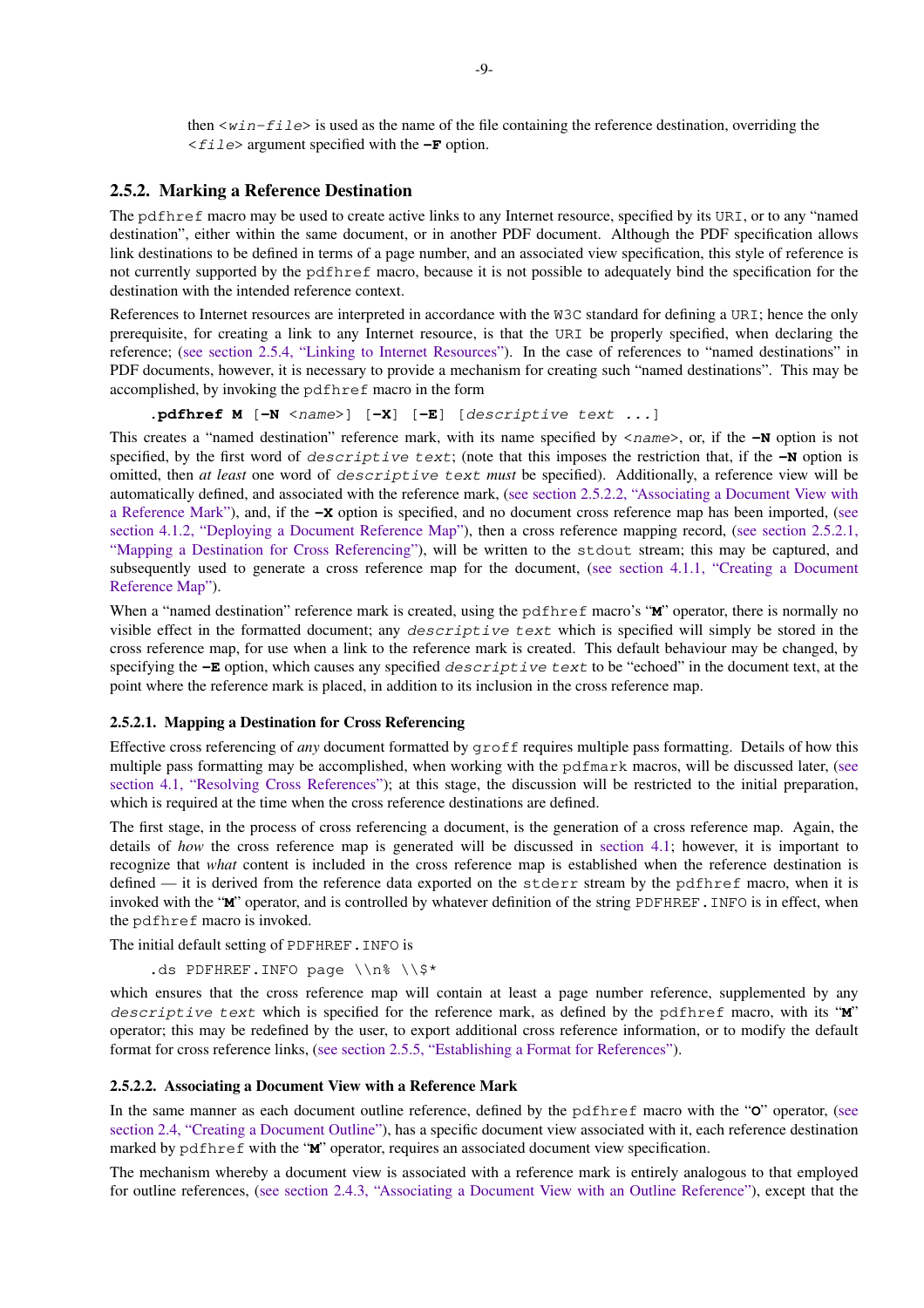<span id="page-11-0"></span>PDFHREF. VIEW string specification is used, in place of the PDFBOOKMARK. VIEW specification. Thus, the reference view is defined in terms of:–

#### **PDFHREF.VIEW**

A string, establishing the position of the reference mark within the viewing window, and the magnification at which the document will be viewed, at the location of the marked reference destination; by default, it is defined by

.ds PDFHREF.VIEW /FitH \\n[PDFPAGE.Y] u

which displays the reference destination at the top of the viewing window, with the magnification set to fit the page width to the width of the window.

#### **PDFHREF.VIEW.LEADING**

A numeric register, specifying additional spacing, to be placed between the top of the display window and the actual position at which the location of the reference destination appears within the window. This register is shared with the view specification for outline references, and thus has the same default initial setting,

.nr PDFHREF.VIEW.LEADING 5.0p

as in the case of outline reference views.

Again, notice that PDFHREF.VIEW.LEADING does not represent true typographic "leading", since any preceding text, set in the specified display space, will be visible at the top of the viewing window, when the reference is selected.

Just as the view associated with outline references may be changed, by redefining PDFBOOKMARK.VIEW, so the view associated with marked reference destinations may be changed, by redefining PDFHREF.VIEW, and, if desired, PDFHREF.VIEW.LEADING; such changes will become effective for all reference destinations marked *after* these definitions are changed. (Notice that, since the specification of PDFHREF.VIEW.LEADING is shared by both outline reference views and marked reference views, if it is changed, then the views for *both* reference types are changed accordingly).

It may again be noted, that the PDFPAGE.Y register is used in the definition of PDFHREF.VIEW, just as it is in the definition of PDFBOOKMARK.VIEW; all comments in [section 2.4.3](#page-5-0) relating to its use, and indeed to page position computations in general, apply equally to marked reference views and to outline reference views.

#### **2.5.3. Linking to a Marked Reference Destination**

Any named destination, such as those marked by the pdfhref macro, using it's "**M**" operator, may be referred to from any point in *any* PDF document, using an *active link*; such active links are created by again using the pdfhref macro, but in this case, with the "**L**" operator. This operator provides support for two distinct cases, depending on whether the reference destination is defined in the same document as the link, (see section 2.5.3.1, "References within a Single PDF Document"), or is defined as a named destination in a different PDF document, ([see section 2.5.3.2, "References to](#page-12-0) [Destinations in Other PDF Documents"\)](#page-12-0).

#### **2.5.3.1. References within a Single PDF Document**

The general syntactic form for invoking the pdfhref macro, when creating a link to a named destination within the same PDF document is

```
.pdfhref L [-D <dest-name>] [-P <prefix-text>] [-A <affixed-text>] \
   [-X] [--] [descriptive text ...]
```
where  $\langle$  dest-name> specifies the name of the link destination, as specified using the pdfhref "**M**" operation; (it may be defined either earlier in the document, to create a backward reference, or later, to create a forward reference).

If any descriptive text arguments are specified, then they will be inserted into the groff output stream, to define the text appearing in the "hot-spot" region of the link; this will be printed in the link colour specified by the string, PDFHREF.TEXT.COLOUR, which is described in [section 2.5.5.1, "Using Colour to Demarcate Link Regions"](#page-13-0). If the **-X** option is also specified, then the descriptive text will be augmented, by prefacing it with page and section number indicators, in accordance with the reference formatting rules which are in effect, [\(see section 2.5.5,](#page-13-0) ["Establishing a Format for References"\)](#page-13-0); such indicators will be included within the active link region, and will also be printed in the link colour.

Note that *either* the **-D** <**dest-name**> option, *or* the descriptive text arguments, *but not both*, may be omitted. If the **-D** <**dest-name**> option is omitted, then the first word of descriptive text, i.e. all text up to but not including the first space, will be interpreted as the <**dest-name**> for the link; this text will also appear in the running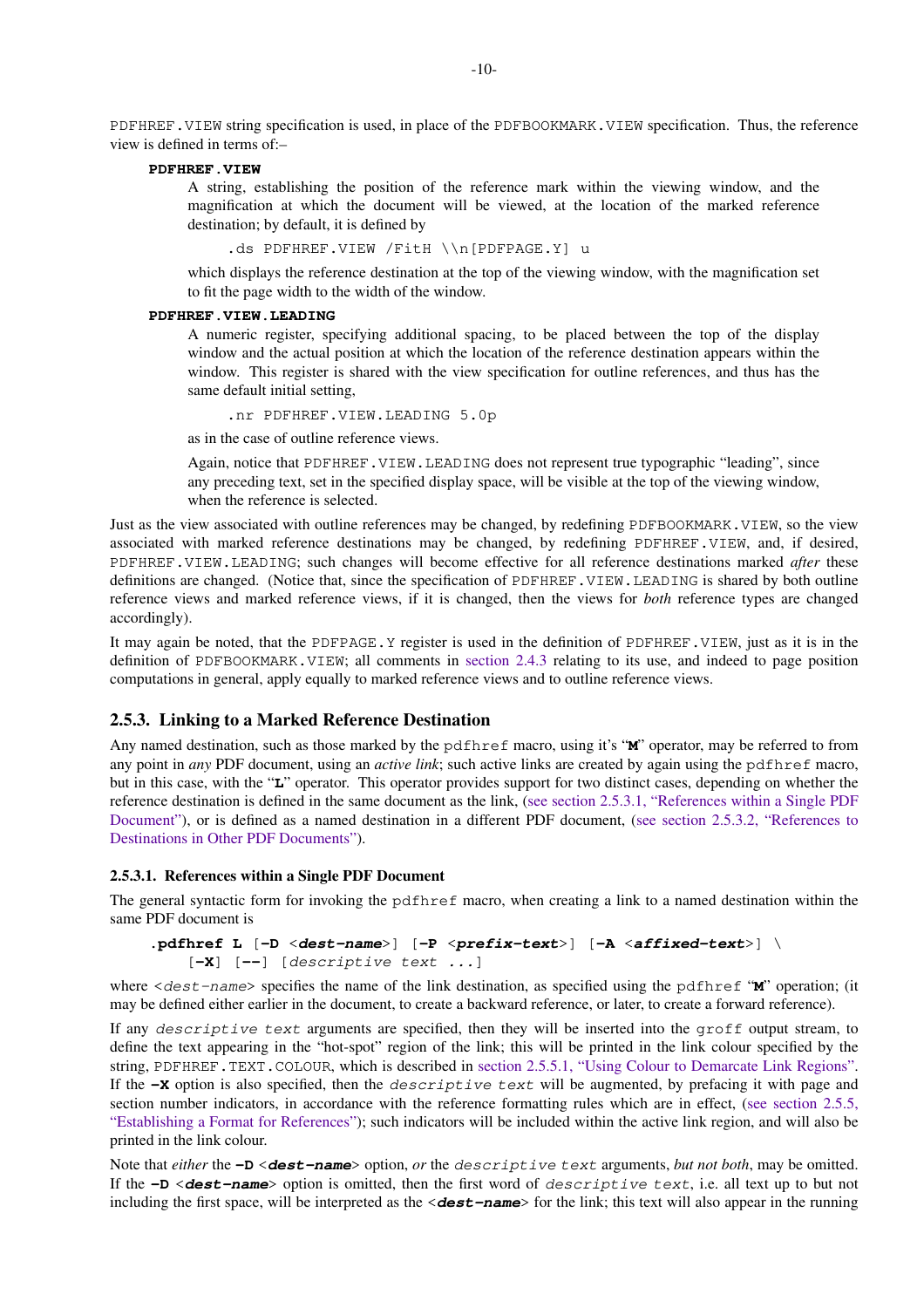<span id="page-12-0"></span>text of the document, within the active region of the link. Alternatively, if the **-D** <**dest-name**> option *is* specified, and descriptive text is not, then the running text which defines the reference, and its active region, will be derived from the reference description which is specified when the named destination is marked, [\(see section 2.5.2,](#page-10-0) ["Marking a Reference Destination"\)](#page-10-0), and will be formatted according to the reference formatting rules which are in effect, when the reference is placed, [\(see section 2.5.5, "Establishing a Format for References"\)](#page-13-0); in this case, it is not necessary to specify the **-X** option to activate automatic formatting of the reference — it is implied, by the omission of all descriptive text arguments.

The **-P** <**prefix-text**> and **-A** <**affixed-text**> options may be used to specify additional text which will be placed before and after the linked text respectively, with no intervening space. Such prefixed and affixed text will be printed in the normal text colour, and will not be included within the active region of the link. This feature is mostly useful for creating parenthetical references, or for placing punctuation adjacent to, but not included within, the text which defines the active region of the link.

The operation of the pdfhref macro, when used with its "**L**" operator to place a link to a named PDF destination, may best be illustrated by an example. However, since the appearance of the link will be influenced by factors established when the named destination is marked, [\(see section 2.5.2, "Marking a Reference Destination"\)](#page-10-0), and also by the formatting rules in effect when the link is placed, the presentation of a suitable example will be deferred, until the formatting mechanism has been explained, ([see section 2.5.5, "Establishing a Format for References"\)](#page-13-0).

#### **2.5.3.2. References to Destinations in Other PDF Documents**

The pdfhref macro's "**L**" operator is not restricted to creating reference links within a single PDF document. When the link destination is defined in a different document, then the syntactic form for invoking pdfhref is modified, by the addition of options to specify the name and location of the PDF file in which the destination is defined. Thus, the extended pdfhref syntactic form becomes

```
.pdfhref L -F <file> [-D <dest-name>] \
   [-DF <dos-file>] [-MF <mac-file>] [-UF <unix-file>] \
   [-WF <win-file>] [-P <prefix-text>] [-A <affixed-text>] \
   [-X] [--] [descriptive text ...]
```
where the **-F**  $\le$  **file**> option serves *two* purposes: it both indicates to the pdfhref macro that the specified reference destination is defined in an external PDF file, and it also specifies the normal path name, which is to be used to locate this file, when a user selects the reference.

In addition to the **-F** <**file**> option, which *must* be specified when referring to a destination in an external PDF file, the **-DF** <**dos-file**>, **-MF** <**mac-file**>, **-UF** <**unix-file**> and **-WF** <**win-file**> options may be used to specify the location of the file containing the reference destination, in a variety of operating system dependent formats. These options assign their arguments to the /DosFile, /MacFile, /UnixFile and /WinFile keys of the generated pdfmark respectively; thus when any of these options are specified, *in addition to* the **-F** <**file**> option, and the document is read on the appropriate operating systems, then the path names specified by  $\langle$ **dos-file** $\rangle$ , <**mac-file**>, <**unix-file**> and <**win-file**> will be searched, *instead* of the path name specified by <**file**>, for each of the MS-DOS®, Apple® Macintosh®, Unix™ and MS-Windows® operating systems, respectively; see the ["pdfmark Reference Manual"](https://www.adobe.com/go/acrobatsdk_pdfmark), for further details.

Other than the use of these additional options, which specify that the reference destination is in an external PDF file, the behaviour of the pdfhref "**L**" operator, with the **-F** <**file**> option, remains identical to its behaviour *without* this option, ([see section 2.5.3.1, "References within a Single PDF Document"\)](#page-11-0), with respect to the interpretation of other options, the handling of the descriptive text arguments, and the formatting of the displayed reference.

Once again, since the appearance of the reference is determined by factors specified in the document reference map, and also by the formatting rules in effect when the reference is placed, the presentation of an example of the placing of a reference to an external destination will be deferred, until the formatting mechanism has been explained, [\(see section](#page-13-0) [2.5.5, "Establishing a Format for References"](#page-13-0)).

#### **2.5.4. Linking to Internet Resources**

In addition to supporting the creation of cross references to named destinations in PDF documents, the pdfhref macro also has the capability to create active links to Internet resources, or indeed to *any* resource which may be specified by a Uniform Resource Identifier, (which is usually abbreviated to the acronym "URI", and sometimes also referred to as a Uniform Resource Locator, or "URL").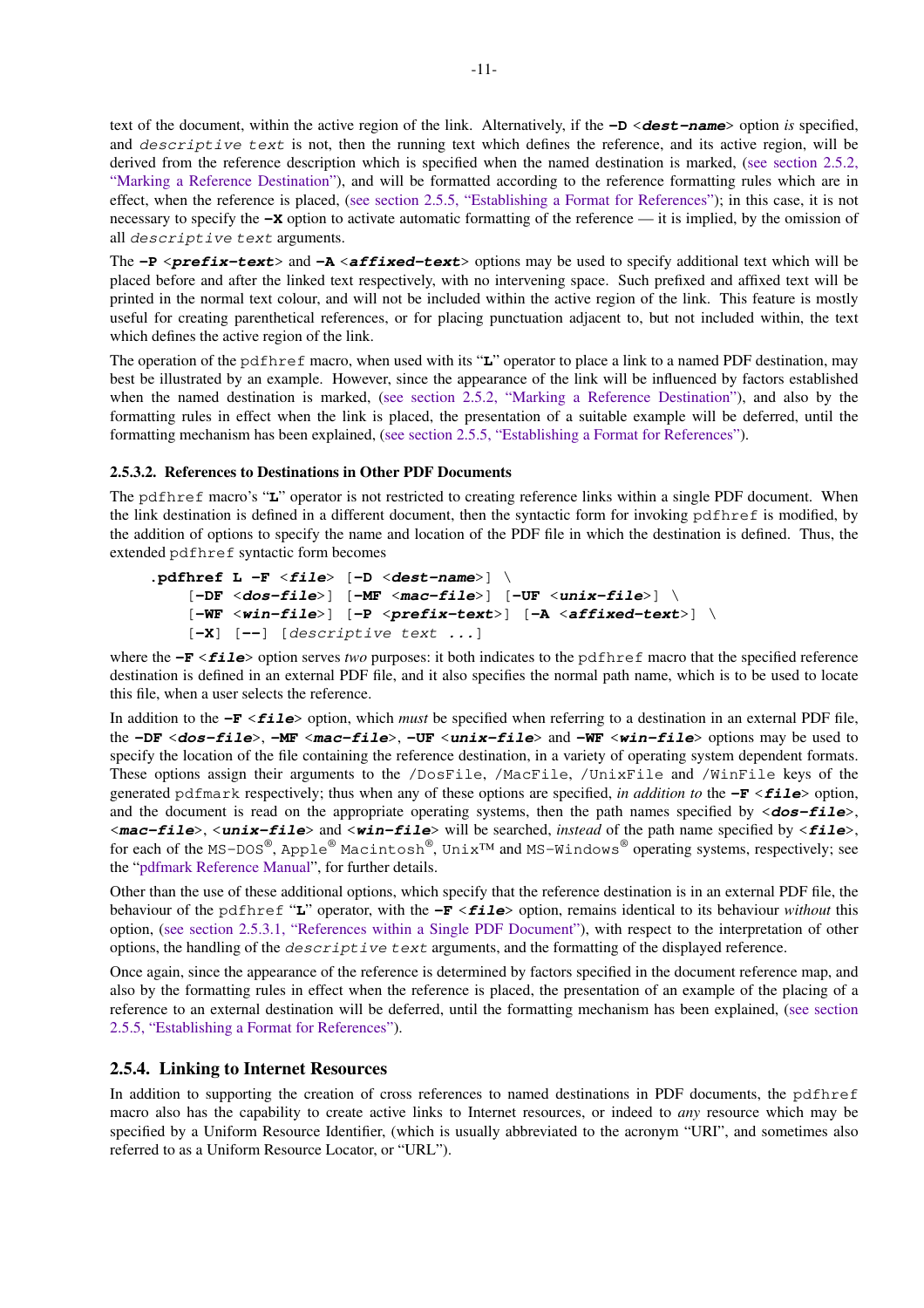<span id="page-13-0"></span>Since the mechanism for creating a link to a URI differs somewhat from that for creating PDF references, the pdfhref macro is invoked with the "**W**" (for "web-link") operator, rather than the "**L**" operator; nevertheless, the invocation syntax is similar, having the form

```
.pdfhref W [-D <URI>] [-P <prefix-text>] [-A <affixed-text>] \
   [--] descriptive text ...
```
where the optional **-D** <**URI**> modifier specifies the address for the target Internet resource, in any appropriate *Uniform Resource Identifier* format, while the descriptive text argument specifies the text which is to appear in the "hot-spot" region, and the **-P** <**prefix-text**> and **-A** <**affixed-text**> options have the same effect as in the case of local document links, [\(see section 2.5.3.1, "References within a Single PDF Document"](#page-11-0)).

Notice that it is not mandatory to include the  $-\mathbf{D} \langle \mathbf{URI} \rangle$  in the link specification; if it *is* specified, then it is not necessary for the URI to appear, in the running text of the document — the *descriptive text* argument exactly defines the text which will appear within the "hot-spot" region, and this need not include the URI. However, if the **-D** <**URI**> specification is omitted, then the descriptive text argument *must* be an *exact* representation of the URI, which *will*, therefore, appear as the entire content of the "hot-spot". For example, we could introduce a reference to [the groff web site](http://www.gnu.org/software/groff), in which the actual URI is concealed, by using mark up such as:–

```
For example, we could introduce a reference to
.pdfhref W -D http://www.gnu.org/software/groff -A , the groff web site
in which the actual URI is concealed,
```
Alternatively, to refer the reader to the groff web site, making it obvious that the appropriate URI is [http://www.gnu.org/software/groff,](http://www.gnu.org/software/groff) the requisite mark up might be:–

```
to refer the reader to the groff web site,
making it obvious that the appropriate URI is
.pdfhref W -A , http://www.gnu.org/software/groff
the requisite mark up might be: \setminus (en
```
#### **2.5.5. Establishing a Format for References**

There are two principal aspects to be addressed, when defining the format to be used when displaying references. Firstly, it is desirable to provide a visual cue, to indicate that the text describing the reference is imbued with special properties — it is dynamically linked to the reference destination — and secondly, the textual content should describe where the link leads, and ideally, it should also describe the content of the reference destination.

The visual cue, that a text region defines a dynamically linked reference, is most commonly provided by printing the text within the active region in a distinctive colour. This technique will be employed automatically by the pdfhref macro — see section 2.5.5.1, "Using Colour to Demarcate Link Regions" — unless the user specifically chooses to adopt, and implement, some alternative strategy.

#### **2.5.5.1. Using Colour to Demarcate Link Regions**

Typically, when a PDF document contains *active* references to other locations, either within the same document, or even in other documents, or on the World Wide Web, it is usually desirable to make the regions where these active links are placed stand out from the surrounding text.

The mechanism, which is apparently advocated by Adobe,<sup>®</sup> as the default for indicating any active link region, is to draw a coloured border around the region. This is a most unfortunate default choice: not only does it look hideously ugly, but it also seems very distracting to the reader! Consequently, while it does support this mechanism for link visualization, groff's pdfmark macros disable it, by default; it is controlled by a pair of strings:–

#### **PDFHREF.BORDER**

This string comprises a space-separated triplet of numeric values, optionally followed by a further space-separated pdfmark array, (see the Adobe® ["pdfmark Reference Manual"](https://www.adobe.com/go/acrobatsdk_pdfmark) for details), which together specify the link border style, in terms of its elliptical corner horizontal radius, vertical radius, line thickness, and line style mark-to-space ratio array; by default, it is defined as

.ds PDFHREF.BORDER 0 0 0

which has the effect of specifying an invisible link border, (a solid zero-width line, with rectanuglar corners), thus appearing to disable the use of borders for link visualization. This differs from the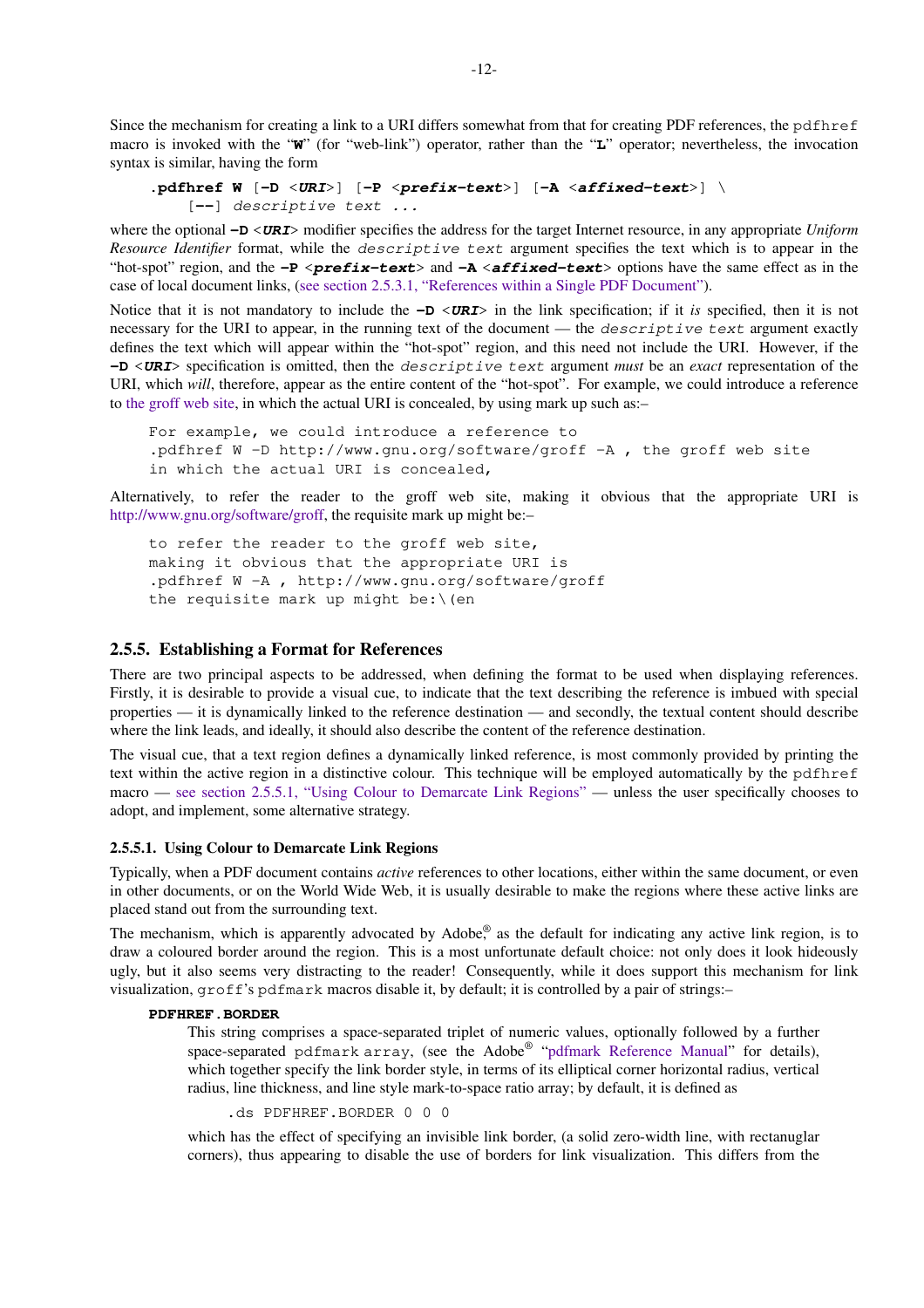<span id="page-14-0"></span>Adobe<sup>®</sup> default, which represents a solid (visible) line, one pixel in width, and with rectangular corners; this Adobe® default may be reinstated, by explicitly defining

.ds PDFHREF.BORDER 0 0 1

before specifying any link references, which it is desired to have rendered in the Adobe® style.

#### **PDFHREF.COLOUR**

This string<sup>7</sup> comprises a triplet of space-separated decimal numeric values, each in the range  $0.0...1.0$ ; together, they represent, in RGB colour space, the colour in which link borders should be rendered, in the event that the PDFHREF.BORDER property is specified to make them visible; by default, it is defined as

.ds PDFHREF.COLOUR 0.35 0.00 0.60

which represents a deep lilac colour.

While the foregoing discussion of PDFHREF.BORDER, and PDFHREF.COLOUR, may seem sufficient for those users who are willing to adopt the Adobe® convention of drawing a border to offset links from the surrounding text, it is *not* the preferred way of doing so, in groff's pdfmark implementation. Given the perceived ugliness of the Adobe® convention, the preferred technique for visualizing links is to disable the rendition of the link border, (by making it invisible, as groff's pdfmark implementation does by default), and to simply print the text, within the link "hot-spot" region, in a colour which contrasts with that of the surrounding text.

It may noted that, whereas the preceding PDFHREF.BORDER, and PDFHREF.COLOUR properties exert their influence within the Adobe® pdfmark infrastructure, that infrastructure provides no mechanism for control of the text colour within a link "hot-spot" region; however, the desired effect may be readily achieved, simply by assignment of groff colour properties. In groff's pdfmark implementation, the text colour, for use within link "hot-spot" regions, is established by a further string assignment, viz.:–

#### **PDFHREF.TEXT.COLOUR**

Specifies the text colour, for rendition of PDF reference links.

Unlike PDFHREF.COLOUR, this string<sup>8</sup> must be assigned a value which represents a groff colour name, rather than an RGB colour-space triplet; by default, it is assigned the name of a custom colour, which is internally derived from, and is thus chromatically identical to the deep lilac colour, as represented by the default RGB colour-space triplet which is specified as the default value of PDFHREF.COLOUR.

#### **2.5.5.2. Specifying Reference Text Explicitly**

Although the [use of colour](#page-13-0) within, and/or borders around, pdfhref link "hot-spot" regions may be considered to be a necessary visual indication of the location of such "hot-spots", for users of on-screen" PDF readers, such visual indicators alone are insufficient to convey any necessary information regarding the context to which the link refers; neither do they offer any particular benefit to readers of documents in printed hard-copy formats. To address these limitations, it is necessary to specify appropriate text within each "hot-spot" region, to identify the link context.

Depending on the type of contextual information, which it is desired to include within any link "hot-spot" region, groff's pdfmark macro suite provides a variety of mechanisms to specify it; the simplest of these is to simply specify the desired text *explicitly*, at the point of insertion of the reference. For example, given that the ["use of colour](#page-13-0)" reference, in the initial paragraph of this section, points to a destination named by mark up similar to:–

.pfdhref M -X -N set-colour -- ...

the reference text was specified explicitly, (ignoring recorded location information), using the mark up:–

.pdfhref L -D set-colour -- use of colour

<sup>7.</sup> For authors who may prefer American English spelling, PDFHREF.COLOR will be recognized as an alias for PDFHREF.COLOUR. However, should the alias be broken, (by deletion of either of the alternative names, prior to redefining it), it is the World English spelling, PDFHREF.COLOUR, which will be honoured when rendering links.

Just as PDFHREF.COLOR is defined as an alias for PDFHREF.COLOUR, the alias PDFHREF.TEXT.COLOR may be used as an American English spelling alternative to World English PDFHREF.TEXT.COLOUR; once again, should the alias be broken, the World English spelling will prevail.

This deep lilac colour has been chosen on the basis that it will provide sufficient contrast, when the PDF document is viewed on a colour display screen, to be discernable by readers with normal colour perception, but not so much contrast as to be distracting; conversely, if the document is printed on a monochrome hard-copy device, since links cannot then be clicked, it is anticipated that the contrast will be barely discernable, if at all.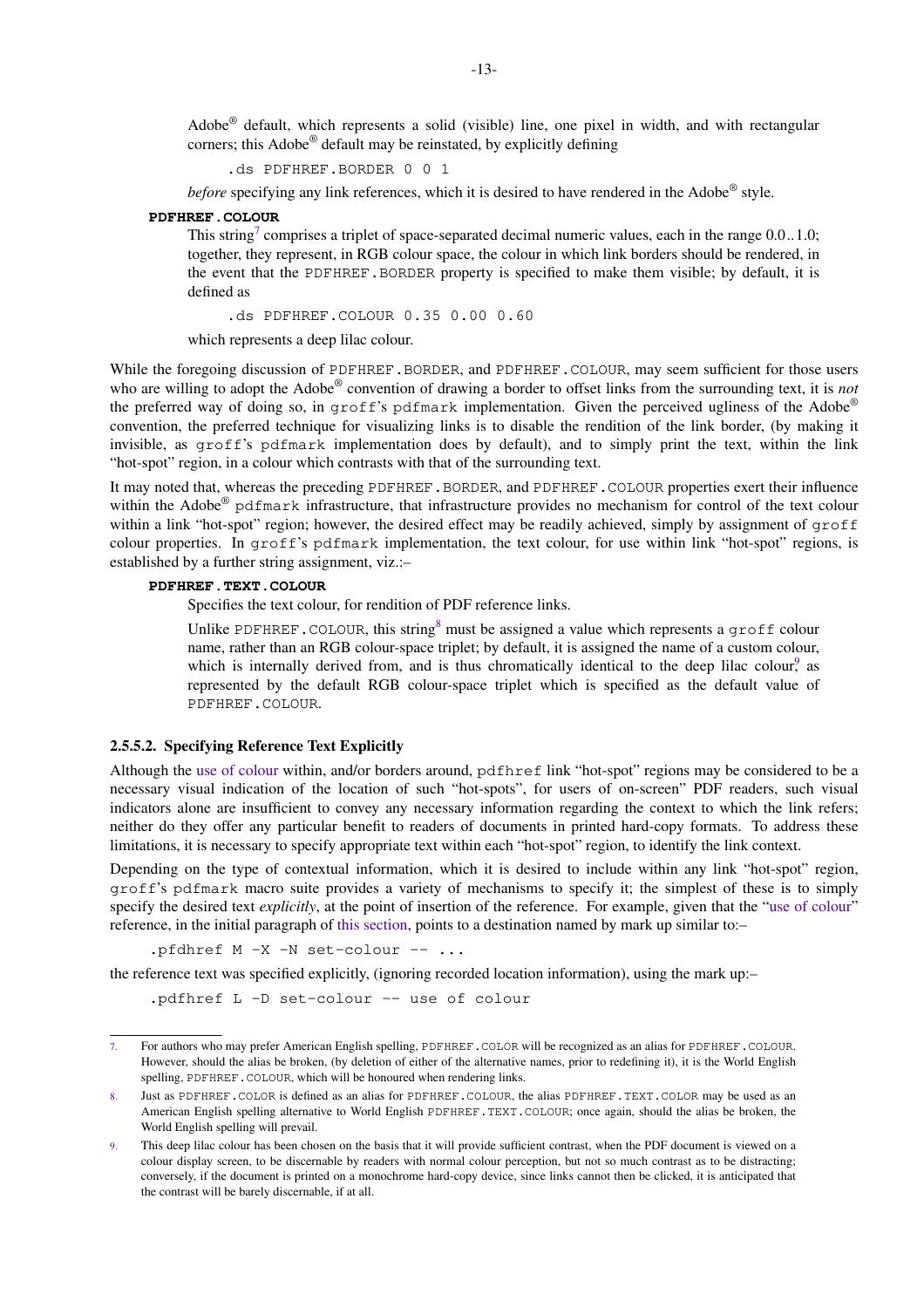#### <span id="page-15-0"></span>**2.5.5.3. Using Automatically Formatted Reference Text**

When the text within a link "hot-spot" is specified explicitly, using a pdf h reference call of the form

.pdfhref L -D <dest-name> -- <explicit-text>

as described in [the preceding section,](#page-14-0) then <explicit-text> will appear in the formatted document, *exactly* as specified. This may be the author's intent, but it does suffer from the disadvantage that, in spite of location information having been recorded when <dest-name> was marked, none is included in <explicit-text>, *unless* the author *explicitly* includes it; this places the onus on the author, if inclusion of such location information is desired, to track it *manually*, and to specify it within  $\langle \exp\text{list}-\text{text}\rangle$ , in the desired format.

To mitigate this limitation, of *explicitly* specified reference text, groff's pdfmark macro suite provides a capability for *automatic* formatting of reference text, based on the content of a "PDFHREF. INFO record",<sup>10</sup> which is generated by, and is specific to any named link-destination marked by a pdfhref macro request of the form

.pdfhref M -X -N <dest-name> [[--] <default-text>]

When a pdfhref link destination has been marked by a macro request of this form,<sup>11</sup> a subsequent request of the simplified form

.pdfhref L -D <dest-name>

(excluding *any* <explicit-text> specification), then the reference text will be generated *automatically*, by passing the content of the "PDFHREF.INFO record" associated with  $\langle dest - name \rangle$ , as arguments to a designated<sup>12</sup> pdfhref reference text formatting macro.

To illustrate this capability, if we revisit the example offered in [section 2.5.5.2, "Specifying Reference Text Explicitly"](#page-14-0), but instead of specifying the reference as

.pdfhref L -D set-colour -- use of colour

we simply specify it, *without* the explict reference text arguments, as

.pdfhref L -D set-colour

and if neither PDFHREF.INFO, nor the designated pdfhref reference text formatting macro, have been changed from their original default settings, then we should see a reference formatted as

[see page 12, "Using Colour to Demarcate Link Regions"](#page-13-0)

Alternatively, location data from the "PDFHREF.INFO record" may be combined with explicitly specified text, by adding the **-X** option to the explicit form of the pdfhref macro request, e.g.

.pdfhref L -X -D set-colour -- Using Colour ...

will cause the reference to be displayed as

[see page 12, Using Colour ...](#page-13-0)

Notice that, when the displayed form of the reference incorporates the assigned  $\langle$ default-text>, as derived from the "PDFHREF.INFO record", this is enclosed in double quotation marks, but explicitly specified text is not; if quotation of explicitly specified text is desired, then appropriate quotation marks should simply be included within the <explicit-text> arguments specification.

Finally, to conclude this introduction to the automatic reference text formatting capabilities of groff's pdfmark macro suite, it may be noted that, while the default provisions may be adequate, in many cases, this will not always be so. In the event of these default provisions being inadequate, customization is readily supported, as explained in [the](#page-16-0) [following section](#page-16-0).

<sup>10.</sup> The conceptual nomenclature "PDFHREF.INFO record" has been adopted here, since the content of the record is dictated by the definition of the PDFHREF. INFO string, as described in [section 2.5.2.1, "Mapping a Destination for Cross Referencing"](#page-10-0).

<sup>11.</sup> The specification of the **-X** option is imperative, within this pdfhref macro request; without it, no "PDFHREF.INFO record" will be generated.

<sup>12.</sup> A suitable pdfhref reference text formatting macro is provided, within groff's pdfmark macro suite; it will be used by default, unless the author has designated an alternative, as described in [section 2.5.5.4, "Customizing Automatically Formatted](#page-16-0) [Reference Text".](#page-16-0)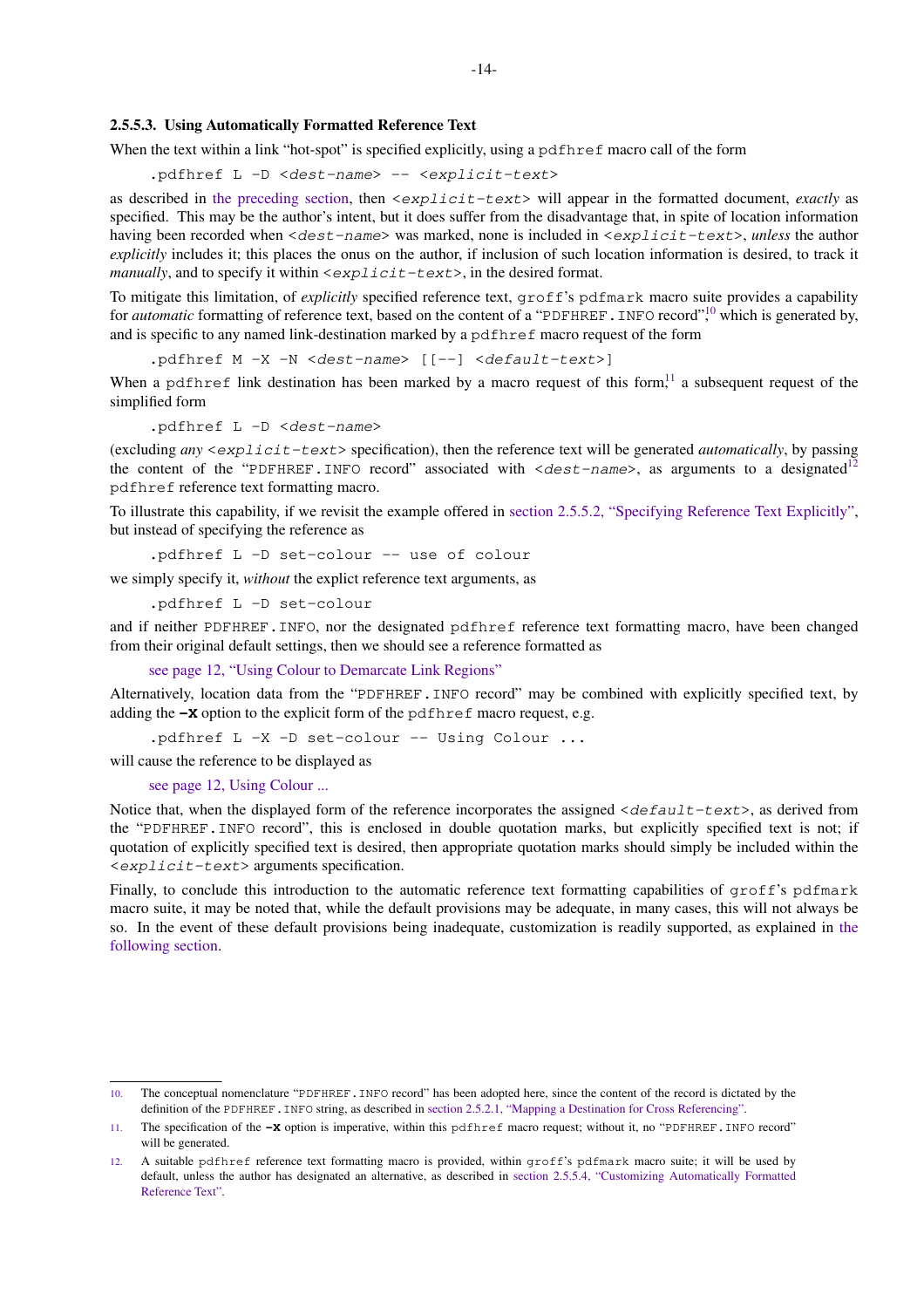#### <span id="page-16-0"></span>**2.5.5.4. Customizing Automatically Formatted Reference Text**

"Automatically formatted" reference text is interpolated, within the running text of a published PDF document, when the pdfhref macro is invoked with its "**L**" operator, to refer to a destination named by the "**-D**" option, *and either*:–

- no explicit reference text is specified, (in which case, specification of the "**-X**" option is implied), *or*,
- the "**-X**" option is specified, in conjunction with explicit reference text.

In each of these cases, the reference text is derived, (in its entirety, in the first case, or partially, in the second), from a reference dictionary record for the named destination.

The reference dictionary, itself, comprises a collection of PDFHREF.INFO records, one per destination, indexed by destination name. While it is possible to create a reference dictionary record manually, using a macro call of the form:–

.pdfhref D -N <dest-name> [<keyword> <value>] ... <text>...

(in which the in-order aggregate of all specified  $\langle\text{keyword}\rangle$   $\langle\text{value}\rangle$  pairs, and all following  $\langle\text{text}\rangle$  arguments, comprises the PDFHREF. INFO record, and  $\langle$  dest-name> represents the destination name on which it is indexed), it is generally more convenient to have the dictionary compiled automatically, by specifying the "**-X**" option, when using a macro call of the form:–

.pdfhref  $M -X -N <$ dest-name> -- <text>...

to mark the location of each named destination; the procedure is described, in detail, in [section 4.1.1, "Creating a](#page-25-0) [Document Reference Map".](#page-25-0)

Interpolation of automatically formatted reference text is delegated to a specialized formatting macro, which assumes responsibility for storing the formatted representation of the reference text, into the PDFHREF.TEXT string; this formatting macro may be defined by the user, (if specialized formatting is required), or, in most cases, a standardized default macro, provided by pdfmark.tmac, may be used. In either case, the content of the PDFHREF.INFO record, which is associated with the named reference destination, will be passed to the formatting macro as a sequence of macro arguments, while any explicit reference text, which has been specified in the initiating ".pdfhref L ..." call, will be passed in the PDFHREF.DESC string; (if no reference text is explicitly specified, then any pre-existing definition of PDFHREF. DESC is explicitly deleted, prior to calling the formatting macro).

When the  $pdfmark$ . tmac default formatting macro is used, formatting progresses as follows:-

- 1. PDFHREF.TEXT is initialized to the content of the PDFHREF.PREFIX string; this has a default value of "see", but may be redefined by the user, to any suitable alternative content, (including the empty string, if desired).
- 2. The PDFHREF.INFO record, as passed in the argument list, is inspected to determine whether the first argument  $(\xi)$  matches any of the known formatting keywords, or otherwise it, and any additional arguments which follow it, will be interpreted as representing the text of an implicit reference description.
- 3. If  $\sin \theta$  *does* match any of the known formatting keywords, the argument which follows  $(\sin \theta)$  is interpreted as the  $\langle value \rangle$ , (which completes a  $\langle keyword \rangle \langle value \rangle$  pair); \\$2 is interpolated into the format string which is associated with keyword \\$1, and the result is appended to PDFHREF. TEXT. The matched  $\$ \$1, and accompanying  $\$ \$2, are then shifted out of the argument list, promoting  $\$ \$3, (if any further arguments are present), to the  $\$ \$1 position, and the keyword matching process is repeated, from step 2.
- 4. If, during *any* execution cycle of step 2, \\$1 is found *not* to match any known formatting keyword, *and* PDFHREF.DESC has *not* been assigned any explicit content, then any remaining arguments are assigned to PDFHREF.DESC; thus, PDFHREF.DESC becomes the descriptive component of the reference text, either as explicitly specified by the originating ".pdfhref  $L$  ..." call, or implicitly deduced from the reference dictionary PDFHREF.INFO record for the named link destination.
- 5. Finally, an interpolating reference to PDFHREF. DESC is appended to PDFHREF. TEXT, from which any accumulated initial spaces are then removed, and the resultant PDFHREF.TEXT string is handed back to the originating ".pdfhref L ..." call, for interpolation as the formatted content within, and which defines the extent of, the link "hot-spot" region.

From the foregoing, it may be deduced that reference text, formatted by the default formatting macro, will commence with the content of the PDFHREF.PREFIX string, followed by the result of interpolation of any keyword/value pairs found in the PDFHREF.INFO record component of the relevant reference dictionary entry, and ends with a PDFHREF.DESC component, either as implicitly defined within that same PDFHREF.INFO record, or as explicitly specified as final arguments to ".pdfhref L ...". Within the formatted text, the keyword/value pair interpolations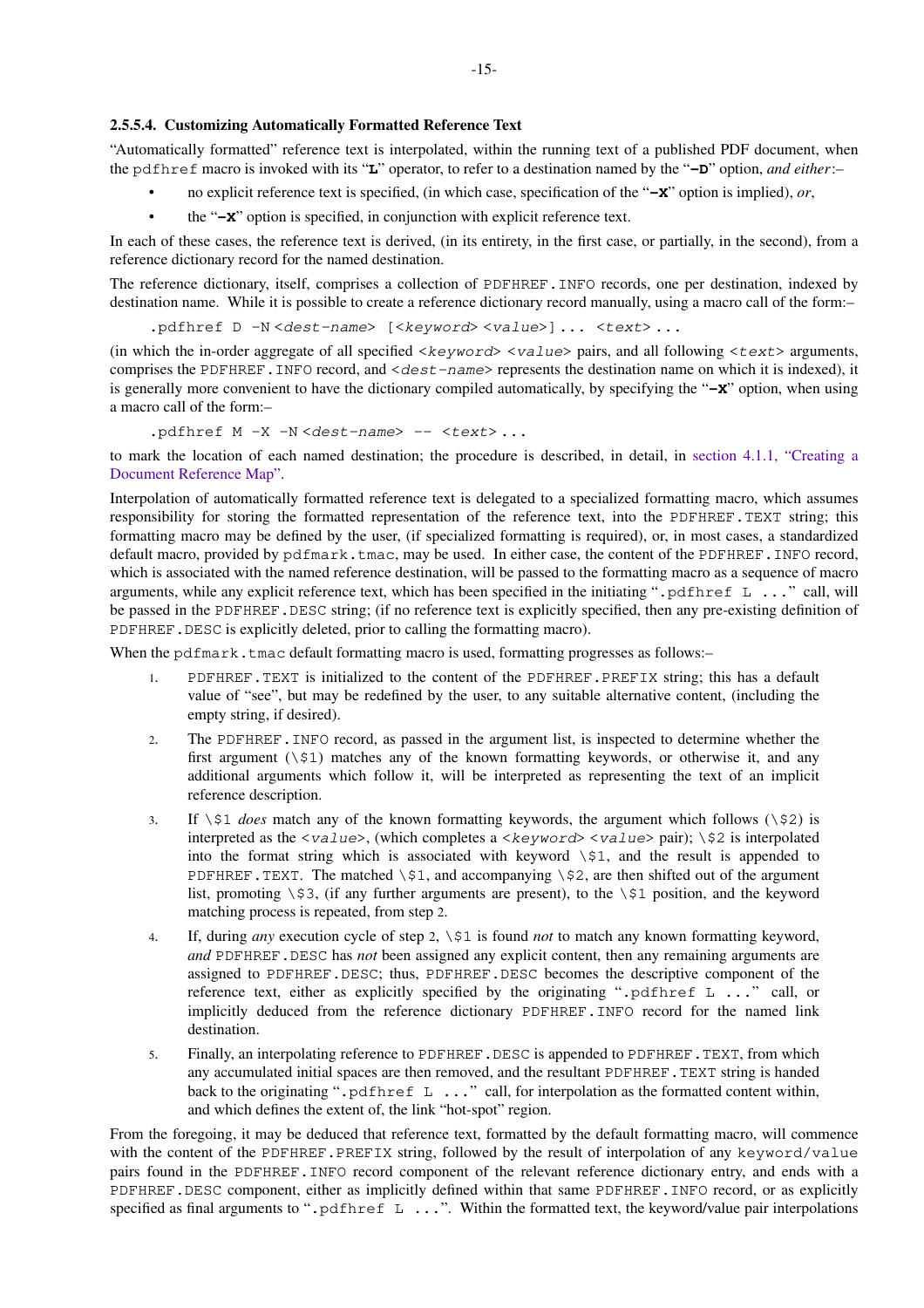appear in the order in which "known" keywords are found, while parsing the PDFHREF. INFO record; the default set of known formatting keywords comprises:–

| Keyword | Format Name     | Default Format           |
|---------|-----------------|--------------------------|
| page    | PDFHREF.PAGEREF | page $\3$ .              |
| section | PDFHREF.SECTREF | section $\setminus$ \$1, |
| file    | PDFHREF.FILEREF | \\$1                     |

The format of any of these known keyword interpolations may be customized, by redefinition of their corresponding "Format Name" strings; each may incorporate any text of the user's choice — inclusion of the keyword itself is *not* necessary, however, inclusion of the \\\$1 placeholder, while not mandatory, *is* a necessary prerequisite for interpolation of the value component of the keyword/value pair, from the PDFHREF.INFO record.

In the case of any PDFHREF. INFO record which originates from a ".pdfhref  $M -X$ ..." call, the precise gamut of keyword interpolations which do, and the order in which they will, appear within automatically formatted reference text, may be manipulated by redefinition of the PDFHREF.INFO string itself. For example, with the default PDFHREF.PREFIX, PDFHREF.PAGEREF, PDFHREF.SECTREF, and PDFHREF. INFO definitions:-

.ds PDFHREF.PREFIX see .ds PDFHREF.PAGEREF page \\\$1, .ds PDFHREF. SECTREF section \\\$1, .ds PDFHREF.INFO page  $\n\alpha \$ 

a request such as

.pdfhref L -D set-colour

may, (as indicated in [section 2.5.5.3, "Using Automatically Formatted Reference Text"](#page-15-0)), result in formatted reference text similar to:–

[see page 12, "Using Colour to Demarcate Link Regions"](#page-13-0)

whereas, a simple redefinition of PDFHREF. INFO, *before* the "set-colour" destination is marked:-

.ds PDFHREF.INFO section \\\*[SN-NO-DOT] \\\$\*

may<sup>13</sup> result in alternative formatting similar to:-

[see section 2.5.5.1, "Using Colour to Demarcate Link Regions"](#page-13-0)

(as is used in this document itself).

In addition to these default formatting capabilities, pdfmark.tmac also offers support<sup>14</sup> for interpolation of user-defined keyword/value pairs; these may be defined, using a macro call of the form:–

.pdfhref K <keyword> <format-name> [<keyword> <format-name>] ...

accompanied by string definitions, similar to that for PDFHREF.PAGEREF, for each format-name argument specified; keyword/value pairs, corresponding to such user-defined keywords, may be incorporated into the PDFHREF.INFO record definition, and they will be interpreted by the default formatting macro, in the same manner as the default set of keywords. For example, we might wish to add add a chapter reference capability. We *could* accomplish this by subverting the effect of one the default keywords;<sup>15</sup> however, as a (possibly undesirable) side effect of such a customization, we would lose the normal behaviour of the selected default keyword, while also introducing an element of obfuscation around the use of that keyword; we may prefer not to do this.

If we wish to avoid subversion of any default keyword, with the attendant obfuscation of intent for the chosen keyword, (and we have a sufficiently recent version of pdfmark.tmac), then the preferred method for implementing a custom

15. We might choose to implement the effect of a chapter keyword by subverting the default behaviour of, e.g. the section keyword; we could achieve this by redefining the associated PDFHREF. SECTREF format string, in conjunction with a modified PDFHREF.INFO template:–

.ds PDFHREF. SECTREF chapter \\\$1,

.ds PDFHREF.INFO section \\n[chapter] page \\n% \\\$\*

and, (assuming for the purpose of this example, that the chapter number matches the current top-level section heading number),

would be expected to yield a reference similar to:–

[see chapter 2, page 12, "Using Colour to Demarcate Link Regions"](#page-13-0)

<sup>13.</sup> Assuming that the SN-NO-DOT string represents the effective section number, at the point where the link destination is marked, as it does when formatting with the ms macros provided with groff-1.19.2 and later.

<sup>14.</sup> Available only in versions of pdfmark.tmac as distributed with groff from groff-1.23.0 onwards.

<sup>.</sup>pdfhref L -D set-colour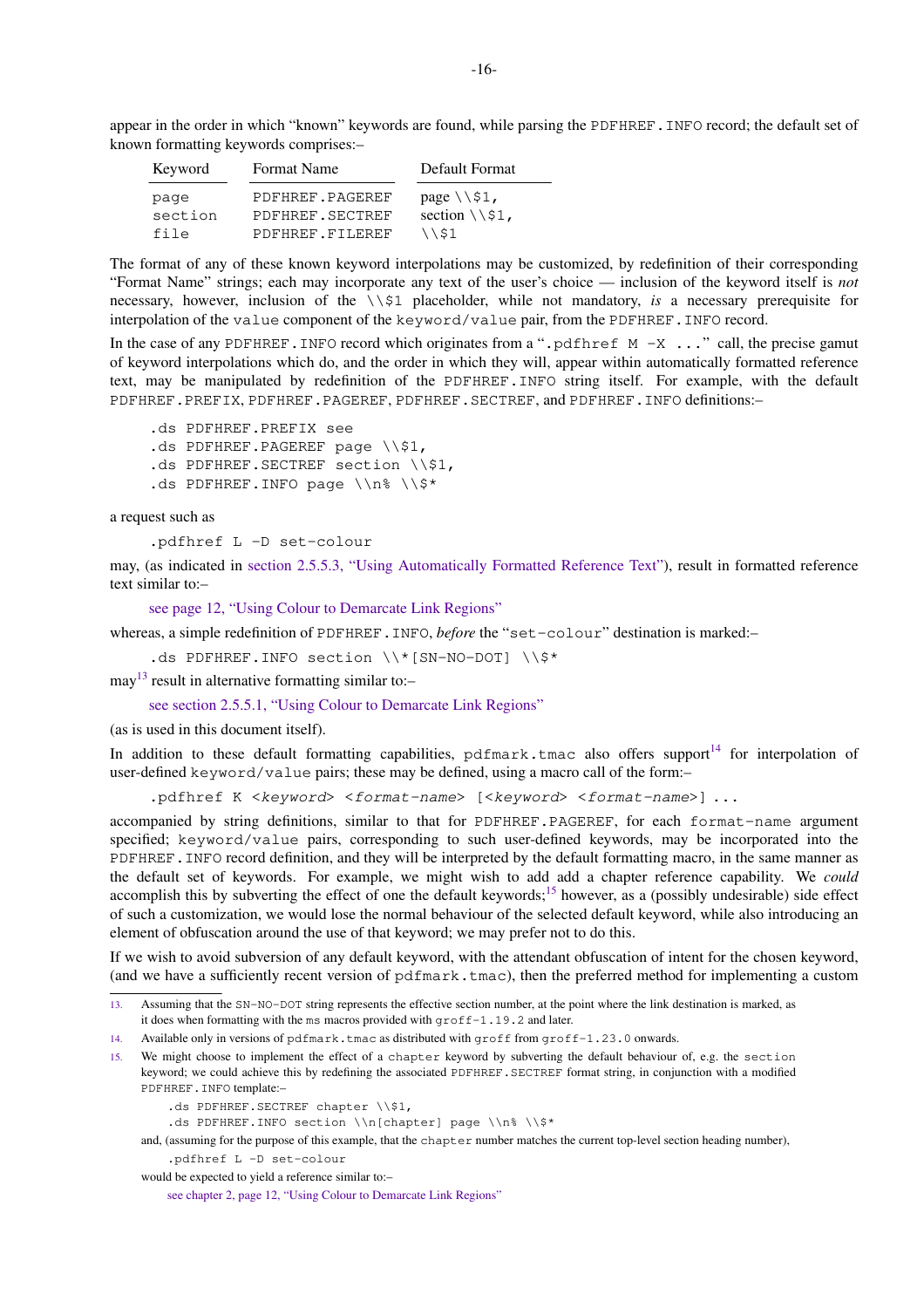keyword feature, such as automatic interpretation of a chapter reference keyword, would be to make use of the ".pdfhref K ..." capability; e.g.:–

.pdfhref K chapter PDFHREF.CHAPTER .ds PDFHREF. CHAPTER chapter \\\$1,

With these definitions in place, and assuming that, at the point where the named destination is marked, the effective chapter number is made available in the  $\n\vert$   $\Box$  numeric register, and also that the effective PDFHREF. INFO definition has been preset to:–

.ds PDFHREF.INFO chapter \\n[CH] page \\n% section \\\*[SN-NO-DOT] \\\$\*

(assuming that SN-NO-DOT represents a section number, as it does when the -ms macros are used for document formatting), [the example from the preceding section](#page-15-0), viz.:–

.pdfhref L -D set-colour

will now produce a reference similar to

[see chapter 2, page 12, section 2.5.5.1, "Using Colour to Demarcate Link Regions"](#page-13-0)

Finally, in the event that the default reference text formatting macro, combined with any user-defined PDFHREF. INFO specification, user-defined keyword-specific format strings, and combination of default or user-defined keywords, is insufficient to achieve a required formatting effect, the ".pdfhref F [<*macro-name*>]" facility allows the user to define an alternative formatting macro, and substitute it in place of the default. For example, within this document itself, some internal references are displayed as a section number reference alone; such references are derived from the associated PDFHREF.INFO record, but are formatted by the document-local SECREF macro:–

```
.de SECREF
. while \ln(.5 \setminus \{\}). ie \{ \} ie \{ \}if !dSECREF.BEGIN .ds SECREF.BEGIN \\$1
                . ds PDFHREF.TEXT \\*[SECREF.BEGIN]\~\\$2
. The SECREF. BEGIN
. \text{shift }\setminus\mathfrak{n} .
            \backslash }
        el \backslash{\backslash. shift
               if \ln(.5 \text{ shift})\setminus. \qquad \qquad \setminus \}..
```
to filter all but the "section" reference out of the PDFHREF.INFO record, which is then displayed as the reference text; used thus:–

```
.pdfhref F SECREF
.pdfhref L -D <reference-name>
.pdfhref F
```
it will emit reference text similar to:–

[section 2.5.5.4](#page-16-0)

while, when used with the additional qualifying definition of SECREF. BEGIN:-

```
.pdfhref F SECREF
.ds SECREF.BEGIN Section
.pdfhref L -D <reference-name>
.pdfhref F
```
it will capitalize the emitted reference text, such that it becomes suitable for use at the beginning of a sentence:–

[Section 2.5.5.4](#page-16-0)

Notice that the preceding SECREF macro exhibits *identical* semantics to those of the default reference formatting macro, [as described above](#page-16-0), (and as *any* user-defined reference formatting macro *must*), insofar as it expects to be passed the content of a PDFHREF.INFO record as its arguments, and it returns the formatted reference text as the definition of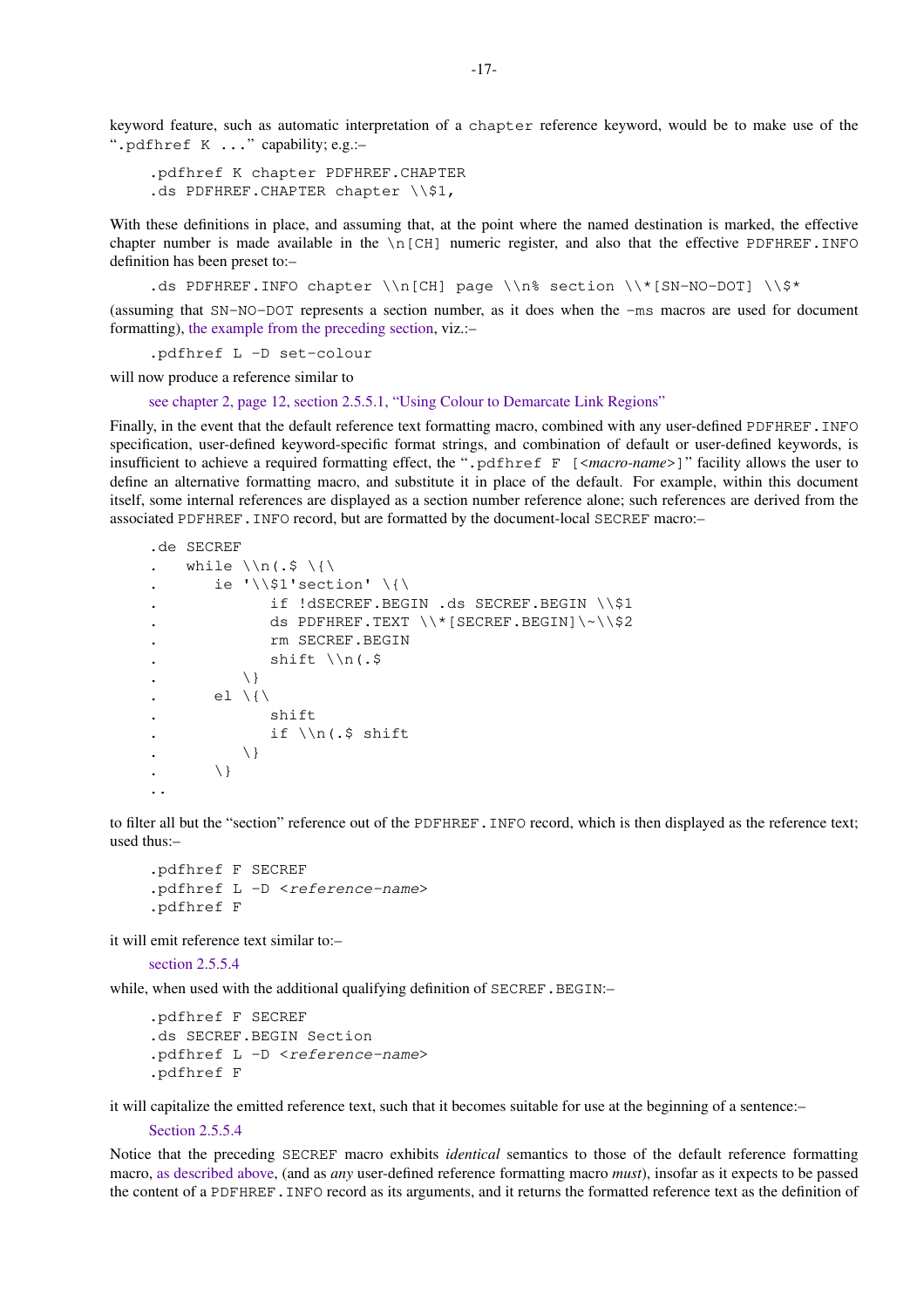<span id="page-19-0"></span>the PDFHREF.TEXT string; however, while the PDFHREF.DESC, PDFHREF.PREFIX, PDFHREF.PAGEREF, PDFHREF.SECTREF, and PDFHREF.FILEREF strings (and any other custom format strings which the user may have defined) remain available, the SECREF macro simply ignores them.

Further note that the effect of invoking ". pdf h ref  $F < ma < ro$ -name>" is persistent; if it is desired to revert to use of the default reference formatting macro, after temporary use of a user-defined alternative, this may be accomplished by invoking ".pdfhref F" *without* specifying any "<macro-name>" argument, as shown in each of the two preceding usage examples.

### **2.5.6. Problematic Links**

Irrespective of whether a pdfhref reference is placed using the "**L**" operator, or the "**W**" operator, there may be occasions when the resulting link does not function as expected. A number of scenarios, which are known to be troublesome, are described below.

#### **2.5.6.1. Links with a Page Transition in the Active Region**

When a link is placed near the bottom of a page, it is possible that its active region, or "hot-spot", may extend on to the next page. In this situation, a page trap macro is required to intercept the page transition, and to restart the mapping of the "hot-spot" boundary on the new page.

The pdfmark macro package includes a suitable page trap macro, to satisfy this requirement. However, to avoid pre-empting any other requirement the user may have for a page transition trap, this is *not* installed as an active page trap, unless explicitly requested by the user.

To enable proper handling of page transitions, which occur within the active regions of reference links, the user should:–

- 1. Define a page transition macro, to provide whatever features may be required, when a page transition occurs — e.g. printing footnotes, adding page footers and headers, etc. This macro should end by setting the output position at the correct vertical page offset, where the printing of running text is to restart, following the page transition.
- 2. Plant a trap to invoke this macro, at the appropriate vertical position marking the end of normal running text on each page.
- 3. Initialize the pdfhref hook into this page transition trap, by invoking

#### **.pdfhref I -PT** <**macro-name**>

where  $\leq$ **macro-name**> is the name of the user supplied page trap macro, to ensure that pdf h ref will correctly restart mapping of active link regions, at the start of each new page.

It may be observed that this initialization of the pdfhref page transition hook is, typically, required only once *before* document formatting begins. Users of document formatting macro packages may reasonably expect that this initialization should be performed by the macro package itself. Thus, writers of such macro packages which include pdfmark bindings, should provide appropriate initialization, so relieving the end user of this responsibility. The following example, abstracted from the sample ms binding package, spdf.tmac, illustrates how this may be accomplished:–

.\" groff "ms" provides the "pg@bottom" macro, which has already .\" been installed as a page transition trap. To ensure proper .\" mapping of "pdfhref" links which overflow the bottom of any .\" page, we need to install the "pdfhref" page transition hook, .\" as an addendum to this macro. .

.pdfhref I -PT pg@bottom

## **2.6. Annotating a PDF Document using Pop-Up Notes**

## **2.7. Synchronizing Output and pdfmark Contexts**

It has been noted previously, that the pdfview macro, ([see section 2.2, "Selecting an Initial Document View"](#page-3-0)), the pdfinfo macro, ([see section 2.3, "Adding Document Identification Meta-Data"\)](#page-4-0), and the pdfhref macro, when used to create a document outline, ([see section 2.4, "Creating a Document Outline"](#page-4-0)), do not immediately write their pdfmark output to the PostScript® data stream; instead, they cache their output, in a groff diversion, in the case of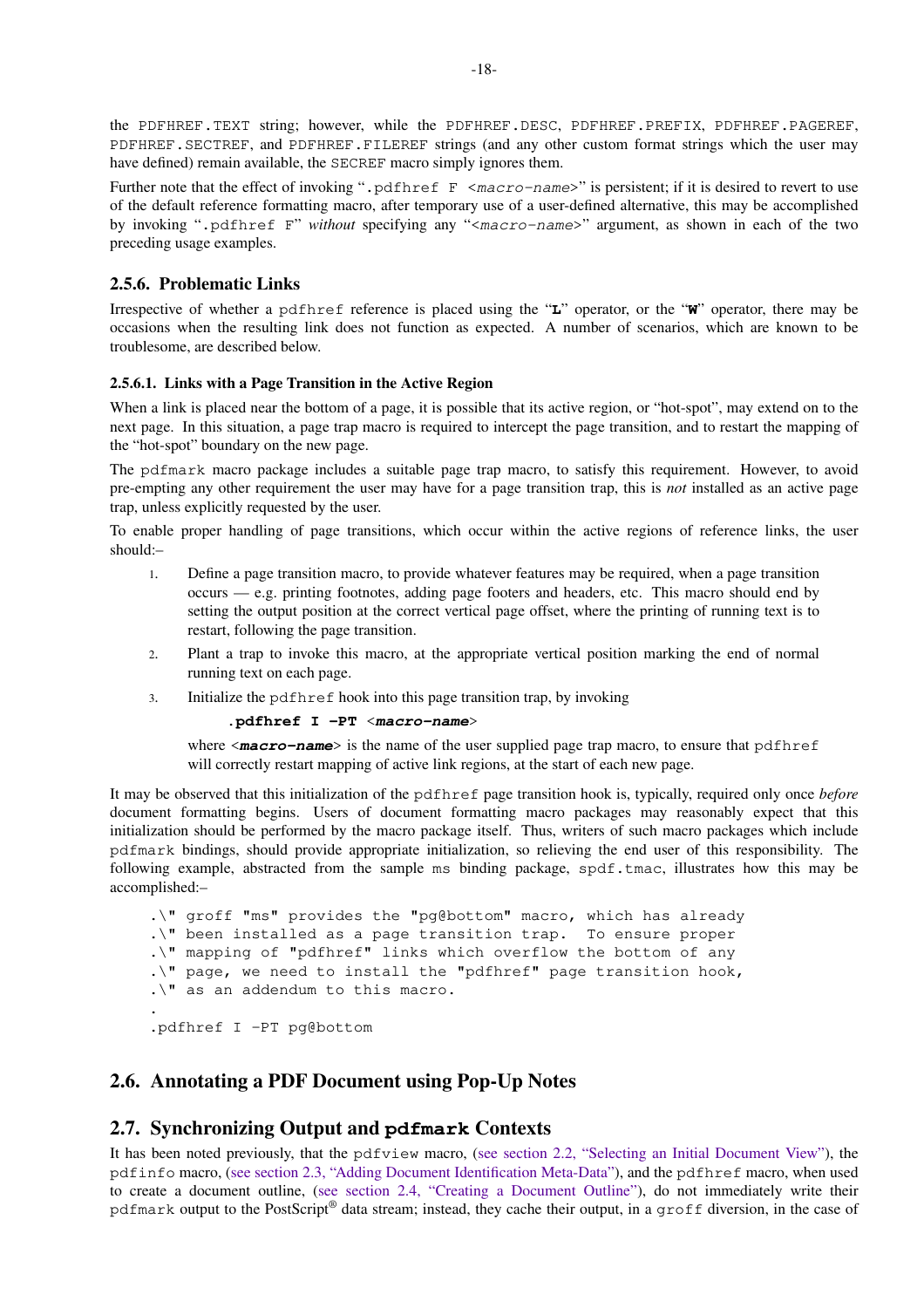the pdfview and pdfinfo macros, or in an ordered collection of strings and numeric registers, in the case of the document outline, until a more appropriate time for copying it out. In the case of pdfview and pdfinfo "meta-data", this "more appropriate time" is explicitly chosen by the user; in the case of document outline data, *some* cached data may be implicitly written out as the document outline is compiled, but there will *always* be some remaining data, which must be explicitly flushed out, before the groff formatting process is allowed to complete.

To allow the user to choose when cached pdfmark data is to be flushed to the output stream, the pdfmark macro package provides the pdfsync macro, (to synchronize the cache and output states). In its simplest form, it is invoked without arguments, i.e.

#### **.pdfsync**

This form of invocation ensures that *both* the "meta-data cache", containing pdfview and pdfinfo data, *and* the "outline cache", containing any previously uncommitted document outline data, are flushed; ideally, this should be included in a groff "end macro", to ensure that *both* caches are flushed, before groff terminates.

Occasionally, it may be desirable to flush either the "meta-data cache", without affecting the "outline cache", or vice-versa, at a user specified time, prior to reaching the end of the document. This may be accomplished, by invoking the pdfsync macro with an argument, i.e.

#### **.pdfsync M**

to flush only the "meta-data cache", or

## **.pdfsync O**

to flush only the "outline cache".

The "meta-data cache" can normally be safely flushed in this manner, at any time *after* output of the first page has started; (it may cause formatting problems, most notably the appearance of unwanted white space, if flushed earlier, or indeed, if flushed immediately after a page transition, but before the output of the content on the new page has commenced). Caution is required, however, when explicitly flushing the "outline cache", since if the outline is to be subsequently extended, then the first outline entry after flushing *must* be specified at level 1. Nevertheless, such explicit flushing may occasionally be necessary; for example, the TC macro in the spdf.tmac package, [\(see section 3.1,](#page-21-0) "Using pdfmark [Macros with the](#page-21-0) ms Macro Package"), invokes ".pdfsync O" to ensure that the outline for the "body" section of the document is terminated, *before* it commences the formatting of the table of contents section.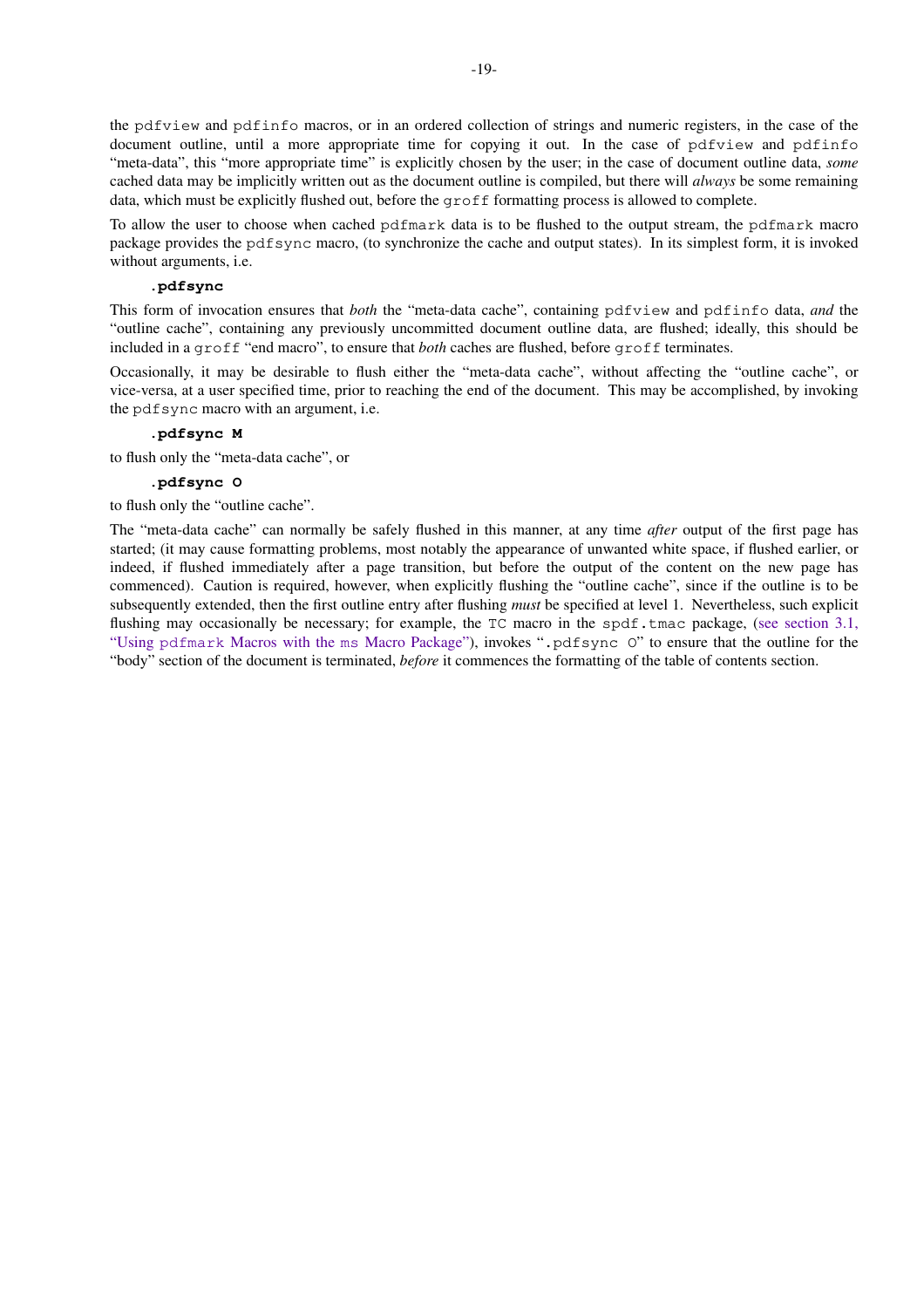## <span id="page-21-0"></span>**3. PDF Document Layout**

The pdfmark macros described in the preceding section, ([see section 2, "Exploiting PDF Document Features"\)](#page-3-0), provide no inherent document formatting capability of their own. However, they may be used in conjunction with any other  $\text{groff}$  macro package of the user's choice,<sup>16</sup> to add such capability.

In preparing this document, the standard ms macro package, supplied as a component of the GNU Troff distribution, has been employed. To facilitate the use of the pdfmark macros with the ms macros, a binding macro package, spdf.tmac, has been created. The use of this binding macro package is described in the following section, (see section 3.1, "Using pdfmark Macros with the ms Macro Package"); it may also serve as an example to users of other standard groff macro packages, as to how the pdfmark macros may be employed with their chosen primary macro package.

## **3.1. Using pdfmark Macros with the ms Macro Package**

The use of the binding macro package, spdf.tmac, allows for the use of the pdfmark macros in conjunction with the ms macros, simply by issuing a groff command of the form<sup>17</sup>

groff [-Tps|-Tpdf] [-m **spdf** [-options ...] file ...

When using the spdf.tmac package, the groff input files may be marked up using any of the standard ms macros to specify document formatting, while PDF features may be added, using any of the pdfmark macros described previously, [\(see section 2, "Exploiting PDF Document Features"](#page-3-0)). Additionally, spdf.tmac defines a number of convenient extensions to the ms macro set, to better accomodate the use of PDF features within the ms formatting framework, and to address a number of ms document layout issues, which require special handling when producing PDF documents. These additional macros, and the issues they are intended to address, are described below.

#### **3.1.1. Document Structuring Considerations when using ms Macros**

Every published document *must* incorporate, as a minimum, a document body; additionally, many documents may include *front-matter*, which precedes the body, and *end-matter*, which follows the body. Additionally, when publishing as a PDF document, it may be desired to incorporate a document outline, referring to chapter, or section headings, within the document body.

Conventionally, when a document is to include a *table of contents*, this should be placed at the end of the *front-matter*.

Traditional AT&T implementations of ms provide a number of macros to control front-matter style, (of which only the "released paper" style, selected by use of the RP macro, is supported by groff ms), accompanied by several macros to specify front-matter content, (also supported by  $\text{groff ms}$ ). Both traditional, and  $\text{groff ms}$  implementations also provide a small set of macros to facilitate compilation of a table of contents; they do not, however, offer any standard facilities for creation of a corresponding document outline.

Unfortunately, the traditional ms method of compiling the table of contents results in it being printed at the end of the document, rather than in its normal position, at the end of the front-matter. Traditionally, this unusual placement of the table of contents would be corrected, by manual collation, after printing; emulation of this mechanical collation technique presents a challenge, when the document is to be published in PDF format.

Taking up the challenge of collating the various document sections into the correct order, when producing any PDF document, will necessitate special consideration during the PDF publication process; this will be discussed in greater depth, in [section 4, "The PDF Publishing Process".](#page-25-0) To accommodate any specialized processing which may be required, spdf.tmac provides:-

- Macros to isolate the *front-matter*, (excluding the *table of contents*), from the body of the document.
- Further macros to compile a table of contents, and a corresponding PDF document outline, deriving both from section headings, ([see section 3.1.2.1, "The](#page-22-0) XH and XN Macros").
- A redefined implementation of the TC macro, (to be invoked at the end of the document, as in traditional ms usage); this isolates the table of contents from its preceding front-matter (if any), and from the document body, to facilitate the collation process.

<sup>16.</sup> Any of the standard groff "full-service" macro packages, me, mm, mom, or ms, or indeed, any "home-brew" macro package provided by the user, should be suitable for the purpose; regardless of the chosen "full-service" macro package, it is likely that a binding package, specific to this choice, will be required.

<sup>17.</sup> Once again, [as noted in footnote](#page-3-0)<sup>6</sup> to [section 2, "Exploiting PDF Document Features",](#page-3-0) do not specify any  $-\tau$  dev option, other than  $-\text{Tr}\rho\sigma$ , or  $-\text{Tr}\rho\sigma f$ ; specify  $-\text{Tr}\rho\sigma f$ , if you wish to avoid the conversion of PostScript® output to PDF, which will be required if you specify  $-T \, \text{ps}$ , or if you omit the  $-T \, \text{dev}$  option entirely.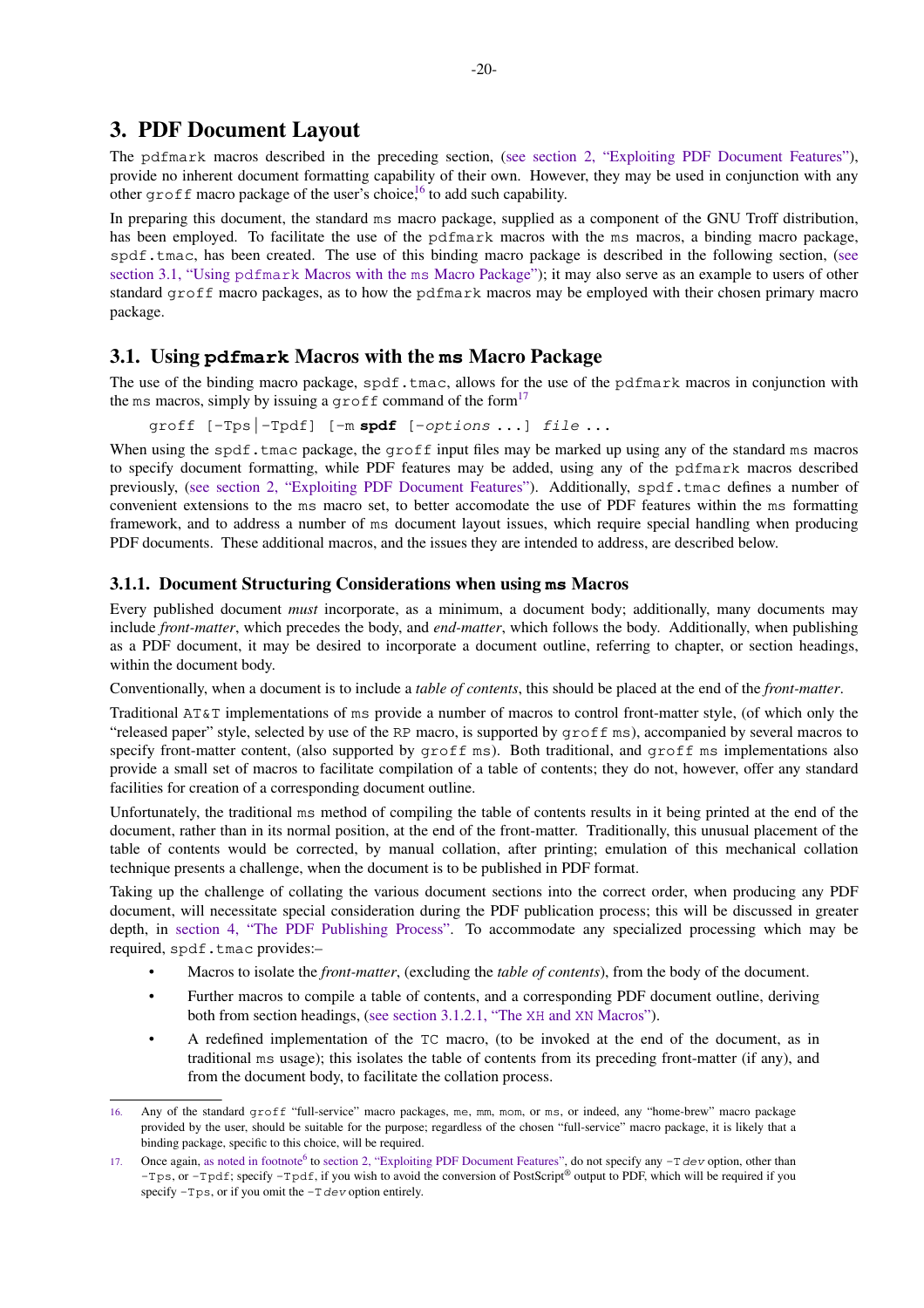#### <span id="page-22-0"></span>**3.1.2. Using ms Section Headings in PDF Documents**

Traditionally, ms provides the NH and SH macros to introduce section headings. However, in traditional ms implementations, there is no standard mechanism for generating a table of contents entry based on the text of the section heading; neither is there any recognized standard method for establishing a cross reference link, or a document outline reference, to the section.

To address this limitation of traditional ms implementations, the  $\text{spdf}.$  tmac binding macro package provides the XH and XN macros,<sup>18</sup> (see section 3.1.2.1, "The XH and XN Macros"), to be used in conjunction with the SH and NH macros respectively; each of these identifies, by specification of appropriate arguments, text which is to be incorporated into the section heading, duplicated within the PDF document outline, and in the table of contents.

#### **3.1.2.1. The XH and XN Macros**

Formalized from the release of  $qref-1.23$  onwards,<sup>19</sup> and nominally intended to be used following SH and NH respectively, the calling syntax for this pair of  $\text{spdf}.$  tmac macros is specified as:–

```
.SH
.XH [-N < name>] [-S] [-X] < \text{outline-level} > \text{theading-text} > ....NH <outline-level>
\mathbf{X} \mathbf{N} [\mathbf{-N} \leq \mathbf{n}ame>] [\mathbf{-S}] [\mathbf{-X}] <heading-text> ...
```
In either case, the  $\langle heading-text\rangle \dots$  arguments are incorporated into the document body, formatted as section heading text. Additionally, these same <heading-text>... arguments, (prefixed by the content of the SN string, in the XN case), are incorporated into the PDF document outline, at the level specified by the  $\langle$ outline-level> argument, and they are made available to the user-definable XH-UPDATE-TOC call-back macro, (see section 3.1.2.3, "The XH−UPDATE−TOC Macro"), to support creation of a corresponding entry in the document's table of contents.

In both cases, the supported macro options $^{20}$  are:-

 $-N$   $<$ *name* $>$ 

Create a pdfhref destination, with the specified <name>, and associate it with the corresponding section heading, as designated by  $\langle$ heading-text>.

- **-S** Strip any font-family selection escape sequences, which may have been specified, from a copy of  $\epsilon$ heading-text>, before incorporating this into the document outline; (this is necessary when such escape sequences are present, to avoid verbatim rendition of the escape sequences themselves, within the text of the document outline).
- **-X** Ensure that any pdf h ref destination name, specified by the  $-N \leq$   $\theta$   $\theta$  and  $\theta$  included within the document's cross-reference dictionary.

#### **3.1.2.2. The XH−INIT and XN−INIT Macros**

This pair of macros serve as context initialization hooks; called by the default implementations of the XH and XN macros respectively, without arguments, *before* XH−UPDATE−TOC is called. By default, both return immediately, *without* performing *any* action. However, users may override either, or both, to perform any desired activity ... e.g. to save context for subsequent use by any user-defined macro, which may have been provided to override the default implementation of XH−UPDATE−TOC.

#### **3.1.2.3. The XH−UPDATE−TOC Macro**

This macro is called by both XH and XN, (there is no corresponding XN−UPDATE−TOC equivalent, since none is required to support the default XH and XN implementations), to propagate content from the specified section heading arguments to the document's table of contents. From groff−1.23 onwards, a rudimentary default implementation of

<sup>18.</sup> On a technical note, since groff-1.23, the groff implementation of ms itself has incorporated basic infrastructure providing XH and XN macros, to facilitate duplication of section heading text into the table of contents; spdf.tmac builds on top of this infrastructure, *indirectly* redefining XH and XN, by provision of macros XH-REPLACEMENT and XN-REPLACEMENT respectively, to accommodate the duplication of section heading text into the PDF document outline, in addition to the table of contents. Use of this indirect technique is recommended, whenever redefinition of XH, or XN, is desired.

<sup>19.</sup> Prior to the release of  $qref-1.23$ , a prototypical implementation of spdf.tmac was introduced with  $qref-1.19.2$ ; this prototype included an implementation of the XN macro, but it did *not* provide XH, nor did it support the XH-INIT, XN-INIT, and XH-UPDATE-TOC call-back features, nor the XH-REPLACEMENT, and XN-REPLACEMENT capabilities.

<sup>20.</sup> *None* of these options are supported by the underlying ms implementations of XH or XN, as implemented from  $\text{qrof}\, \text{f}-1.23$ onwards. Prior to  $q$ roff-1.23, only the  $-N$  <name> and  $-X$  options are supported by the prototypical spdf.tmac implementation of XN, as provided from groff-1.19.2 onwards.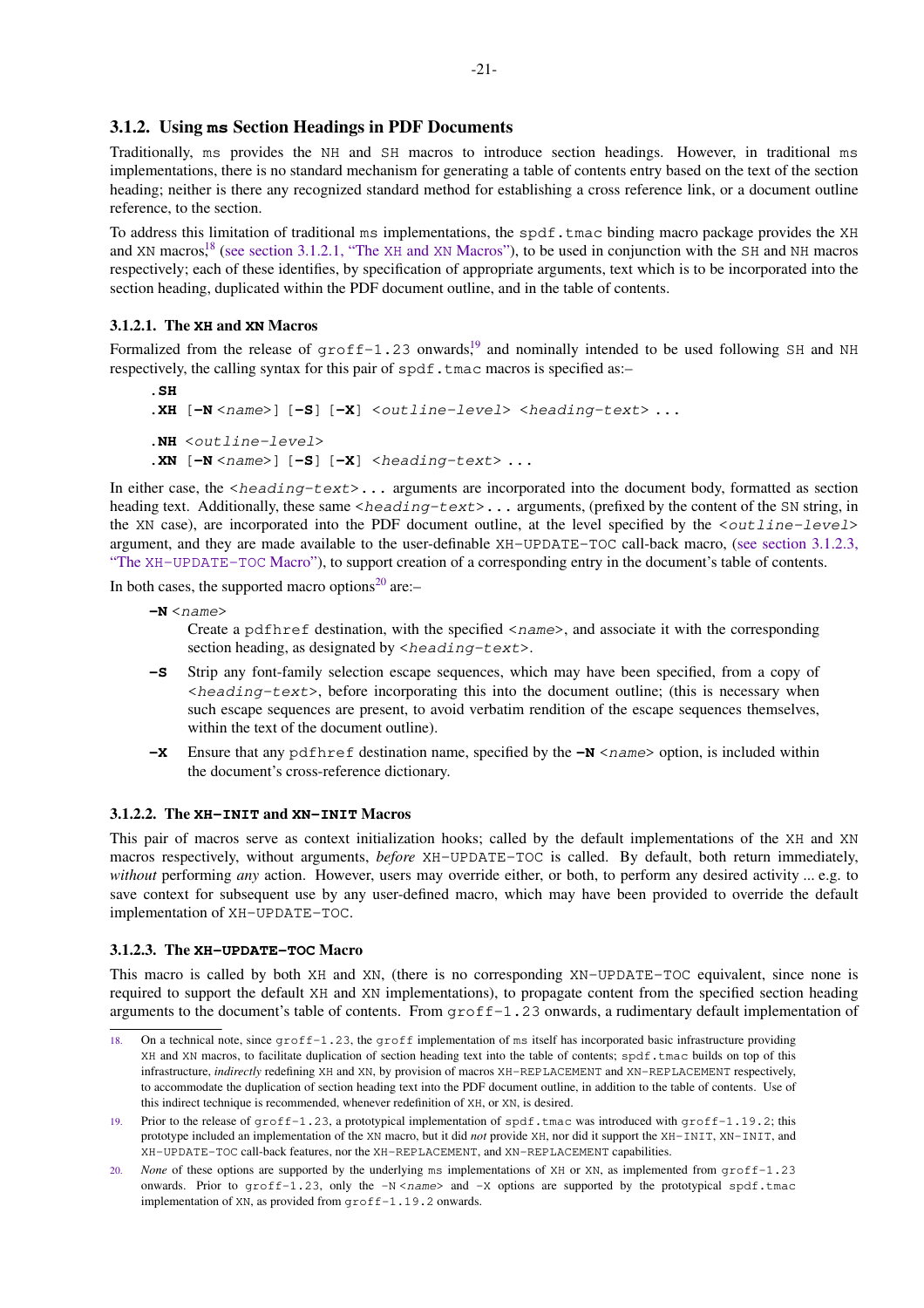XH−UPDATE−TOC is provided within the standard ms macro suite; however, it is anticipated that the user will override this default implementation, in order to achieve more effective control of table of contents formatting.

When writing a replacement for the XH−UPDATE−TOC macro, it should be implemented such that it will interpret arguments as specified in the prototype

**.XH−UPDATE−TOC** <outline−level> [<section−number>] <heading−text> ...

in which the <outline−level> and <heading−text> arguments are the same as those specified for the XH, or the NH/XN call sequence, from which XH−UPDATE−TOC itself is called; the <section−number> argument is *always* specified, when XH−UPDATE−TOC is called by XN, (and *never* when called by XH); when present, it represents the value of the SN string, which prevails at the time of the invoking XN call, and is simply processed as a prefix to the <heading−text> argument.

The default implementation of XH−UPDATE−TOC offers only rudimentary formatting of the resultant table of contents entry; the <*outline*−level> argument is simply ignored, and the remaining arguments are passed to the standard ms table of contents generating capability, in a form which is equivalent to

```
.XS
\&[<section−number> ]<heading−text> ...
.XE
```
As an example (with abridged comments) of how XH−UPDATE−TOC may be redefined, to achieve more creative formatting of a table of contents, this publication substitutes the following document-local implementation:

```
.ds XNVS1 0.50v \" leading for top level
.ds XNVS2 0.15v \" leading at nesting level increment
.ds XNVS3 0.30v \" leading following nested group
.
.de XH-UPDATE-TOC
    . XS
        if r tc*hl \langle \{\rangle. \" Compute additional leading at <outline-level> change
               \setminus "
               ie \iota \\$1>1 \{\
                      ie \iota \\$1>\\n[tc*hl] .sp \\*[XNVS2]
                      el .if \\n[tc*hl]>\\$1 .sp \\*[XNVS3]
. <br> \qquad \qquad \backslash \}el .sp \setminus\setminus\setminus\{XNVS1\}\setminus }
.
        . \" Record <outline-level> of this entry, to compare with next
\mathbf{r}. ie \iota .nr tc*hl \iota$1
       . el .nr tc*hl 1
.
. \" Set indentation, and insert <section-number> for this entry
        \sqrt{ }nop \h'\\n[tc*hl]-1m'\\$2\c
.
. \vee Append <heading-text> for this entry
        \sqrt{ } \sqrt{ }. shift 2
. nop \h'1.5n'\\$*\h'0.5n'
. XE
..
```
Used in conjunction with NH and XN, this uses document-local register  $\tau c \star h1$  to track, group, and indent the table of contents entries for this document, on the basis of their specified <outline−level> specifications, separating <outline−level> groups by additional line spacing, (having an effect similar to that of increased leading), as controlled by the XNVS1, XNVS2, and XNVS3 document-local strings, at each change in <outline−level>.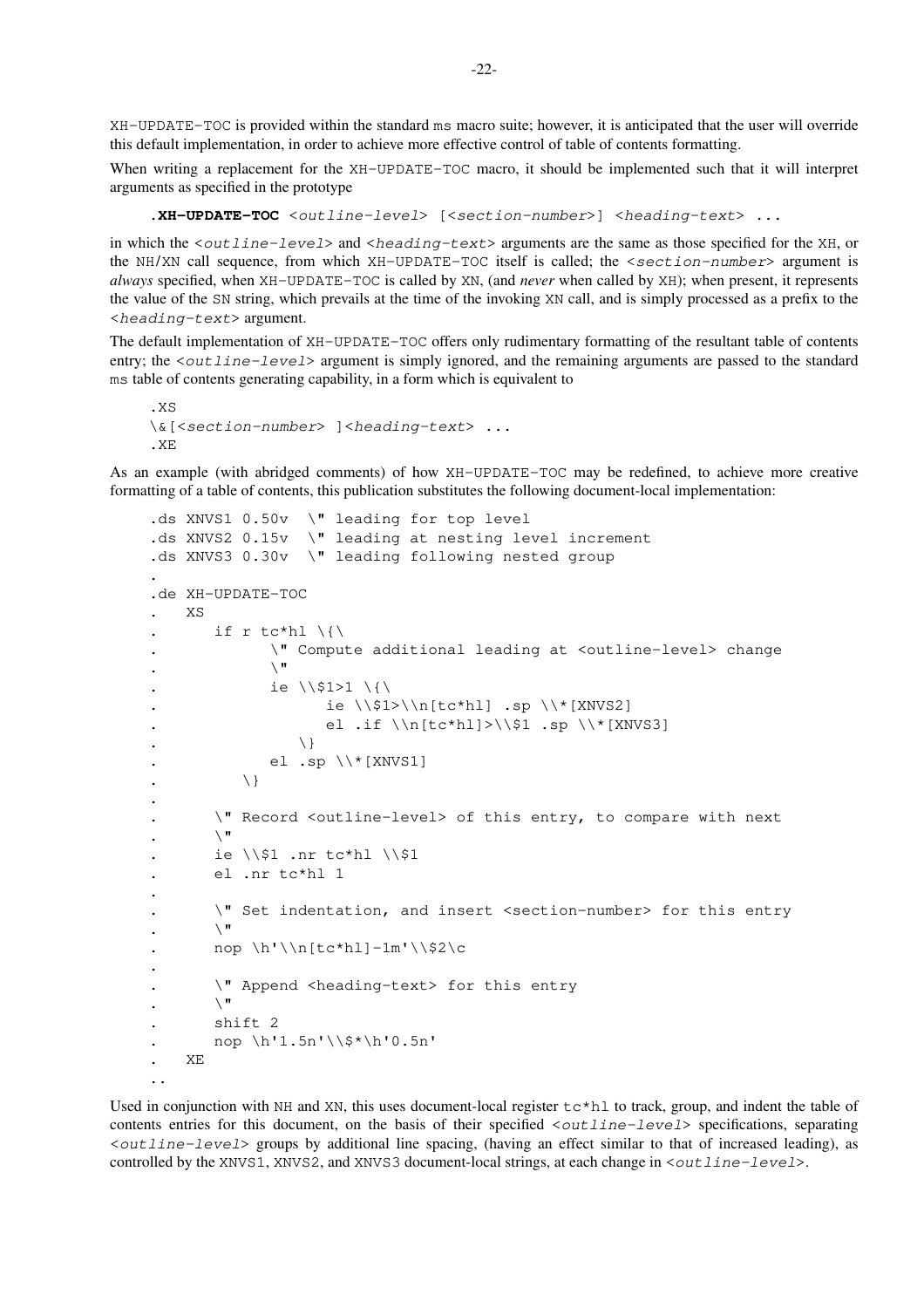#### <span id="page-24-0"></span>**3.1.2.4. The XH−REPLACEMENT and XN−REPLACEMENT Macros**

The default XH and XN macro implementations *reserve* this pair of macro names, to facilitate *redefinition* of XH and XN behaviour respectively, while retaining the ability to take advantage of first-time-of-use infrastructure initialization logic, which is incorporated within the respective default implementations.

It is important to understand that, in conventional usage, neither of these macros should ever be called directly. Rather, either one, or both, should be defined, *after* loading s.tmac, and *before* calling either XH, or XN for the first time; the defined implementations are then invoked when XH, or XN are called, respectively.

User-written XH−REPLACEMENT and XN−REPLACEMENT macros may implement *any* desired functionality. They are not constrained to emulation of the default XH and XN capabilities; however, it is *strongly* recommended that they do so, while adding any required extended features. For example,  $\text{spdf.tmac}$  defines both replacement macros thus:<sup>21</sup>

```
.de XH−REPLACEMENT als
.als XN−REPLACEMENT XH-REPLACEMENT
.am XH-REPLACEMENT
. \\$0−INIT
    . rm spdf:refname
. als spdf:bm.define spdf:bm.basic
   while d spdf:XH\\$1 \{\
          \text{spdf}:XH\setminus\1 \\$*
. shift \\n[spdf:argc]
. \setminus. rr spdf:argc
    . if '\\$1'−−' .shift
. spdf:\\$0.format \\$@
..
```
with macros XH−N, XH−S, and XH−X defined locally, extending the default behaviour, such that the non-default −N, −S, and −X option flags are interpreted, (and register spdf:argc is set, to control the while loop which does so); it further extends the default behaviour, by using locally defined macros, spdf:XH.format, and spdf:XN.format, (dynamically modified by spdf:bm.basic, spdf:bm.define, and spdf:refname), to propagate the specified section heading text to the PDF document outline, in addition to reproducing the default propagation to the document's table of contents, by calling XH−UPDATE−TOC.

<sup>21.</sup> An important consideration, in the design of such replacement macros, is that they will ultimately be invoked as XH, and XN respectively; thus, they *must* interpret their arguments *exactly* as they would be passed to XH and XN, and within the macro bodies, \\\$0 will be interpreted as XH or XN, as appropriate.